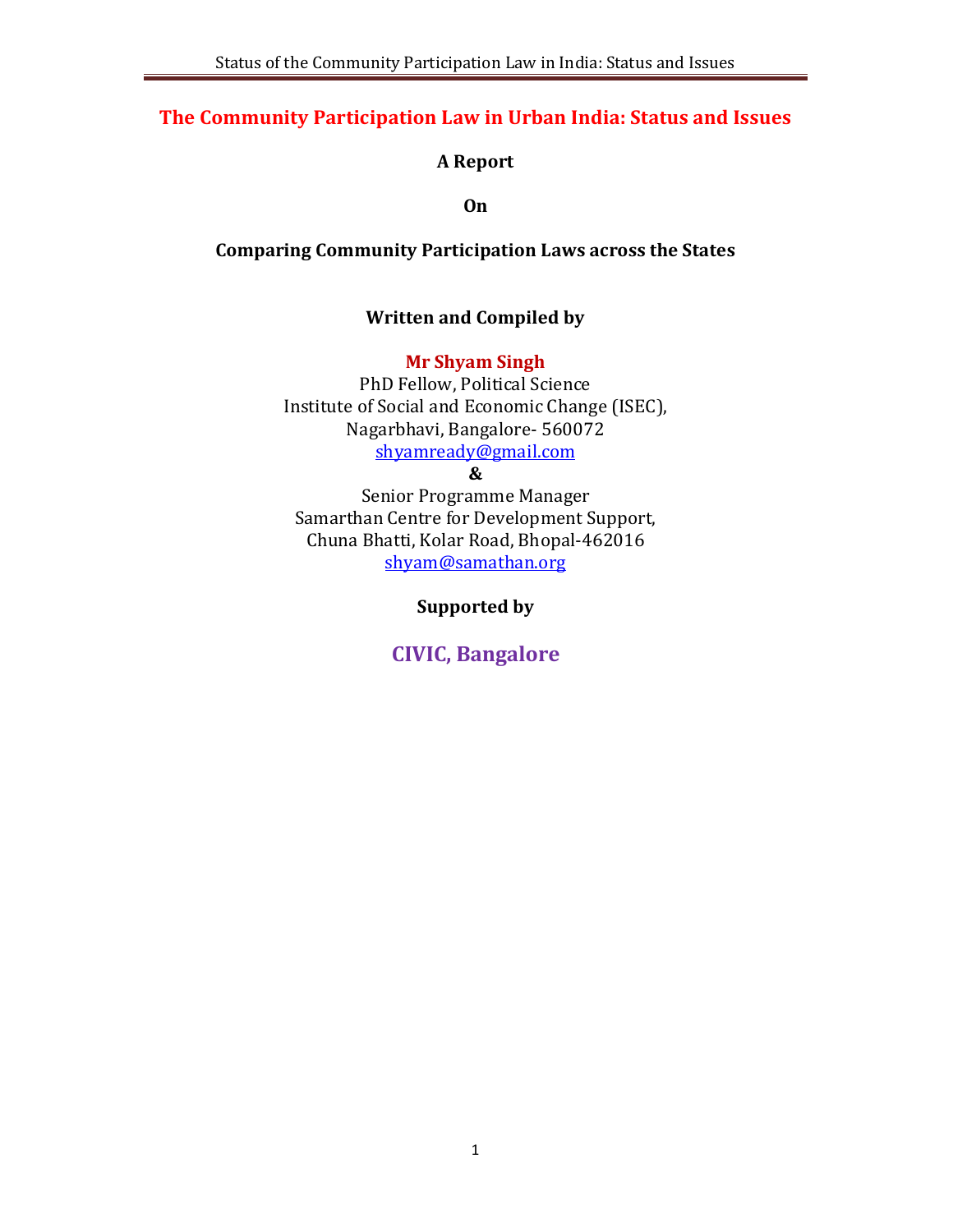| <b>Contents</b>                                                              | Page No. |
|------------------------------------------------------------------------------|----------|
| Executive summery                                                            | :3       |
| The Context                                                                  | :4       |
| <b>JNNURM</b> and Urban Sector Reforms                                       | : 5      |
| The Community Participation Law-Strengthening Citizen Participation          | :6       |
| Parivartan's Nagara Raj Bill and Its Differences with the Government's CPL   | : 8      |
| Status of CPL across Indian States                                           | :15      |
| <b>Important Reflections from States' Community Participation Laws</b>       | : 24     |
| Best Practices of Citizen Participation in Urban Governance across the World | : 24     |
| Conclusion                                                                   | : 27     |
| Recommendations                                                              | : 28     |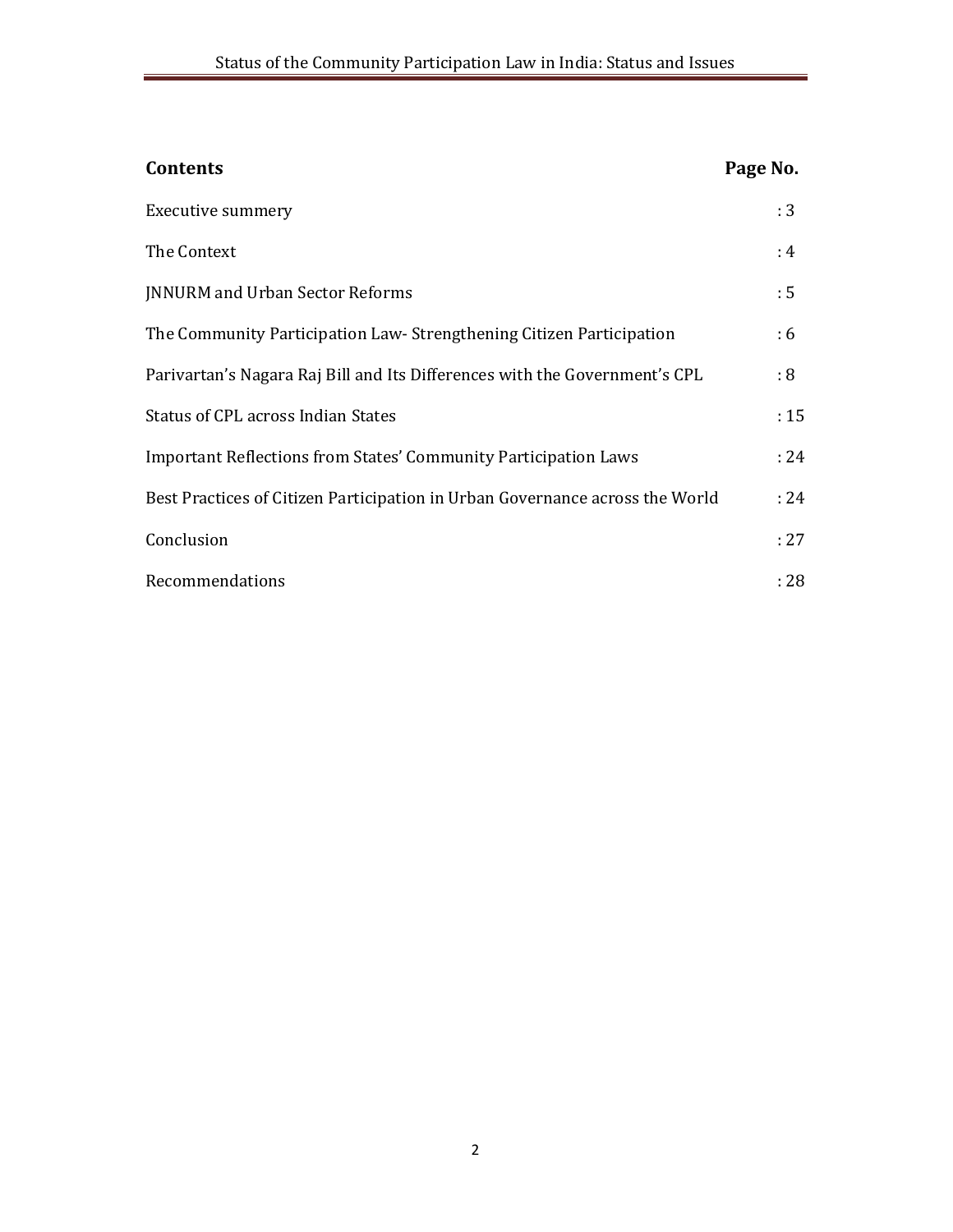### **Executive Summary:**

- Existing structure of urban governance is not inclusive of citizen participation. Representation ratio in urban areas is very high. It is about an average of 20,000- 25,000 citizens per elected representative. It needs to be brought down, so that elected representatives can approach their citizens effectively and more frequently. Similarly, citizens can also participate in the process of governance of their own locality.
- Under the purview of JNNURM, enactment of a Community Participation Law (CPL) is a part of the mandatory reforms to be brought about by the beneficiary states. It proposes to modify the existing two-tier system of urban local governance into a three-tier system by adding the Area Sabha/Mohalla Sabha as the lowest layer.
- Till now (as on Sept, 2011), 19 states have passed/enacted a CPL or modified their existing laws incorporating crucial points of the CPL.
- This report studies 11 states' laws including 9 such states that have passed/enacted CPL and 2 such states that are still to enact it. The Report also compares these states' laws with JNNURM's CPL and Parivartan's Model Nagararaj Bill (NRB).
- Comparison of CPL and NRB indicates that CPL is relatively weaker than what has been proposed in Parivartan's NRB.
- Review of these states' laws indicates that these states have not followed the provisions made in the CPL completely.
- The most compromised arena in these laws is the autonomy of the Area Sabha/Mohalla Sabha. Ward Committees are also not equipped with essential functions, rights and powers. Line of control still exists with the municipality.
- Many states have not provisioned Area Sabha and stay with two-tier system of urban governance. This is against the spirit of the CPL to strengthen community participation.
- None of the states provides financial autonomy to AS/MS and WC. And, very few provide planning functions to these structures.
- Most of the functions assigned to AS/MS and WC are either to advise or assist the municipality only. AS/MS and WC are not provided primary responsibility of implementing such functions.
- $\bullet$  States are reluctant to transfer all functions to local bodies mentioned in the 12<sup>th</sup> Schedule of the Constitution. A few states have transferred partial functions and a few have not transferred anything at all.
- States also resist assigning rights and powers to local bodies. A vested political motive is reflected all through the provisions of states' laws.
- There is a majority of nominated members in AS/MS and WC instead of elected members.
- None of the states has been able to provide model practices. Reflections from experiences of participatory urban governance across the world show that citizen participation is a key to effective and outcome-driven process of urban governance.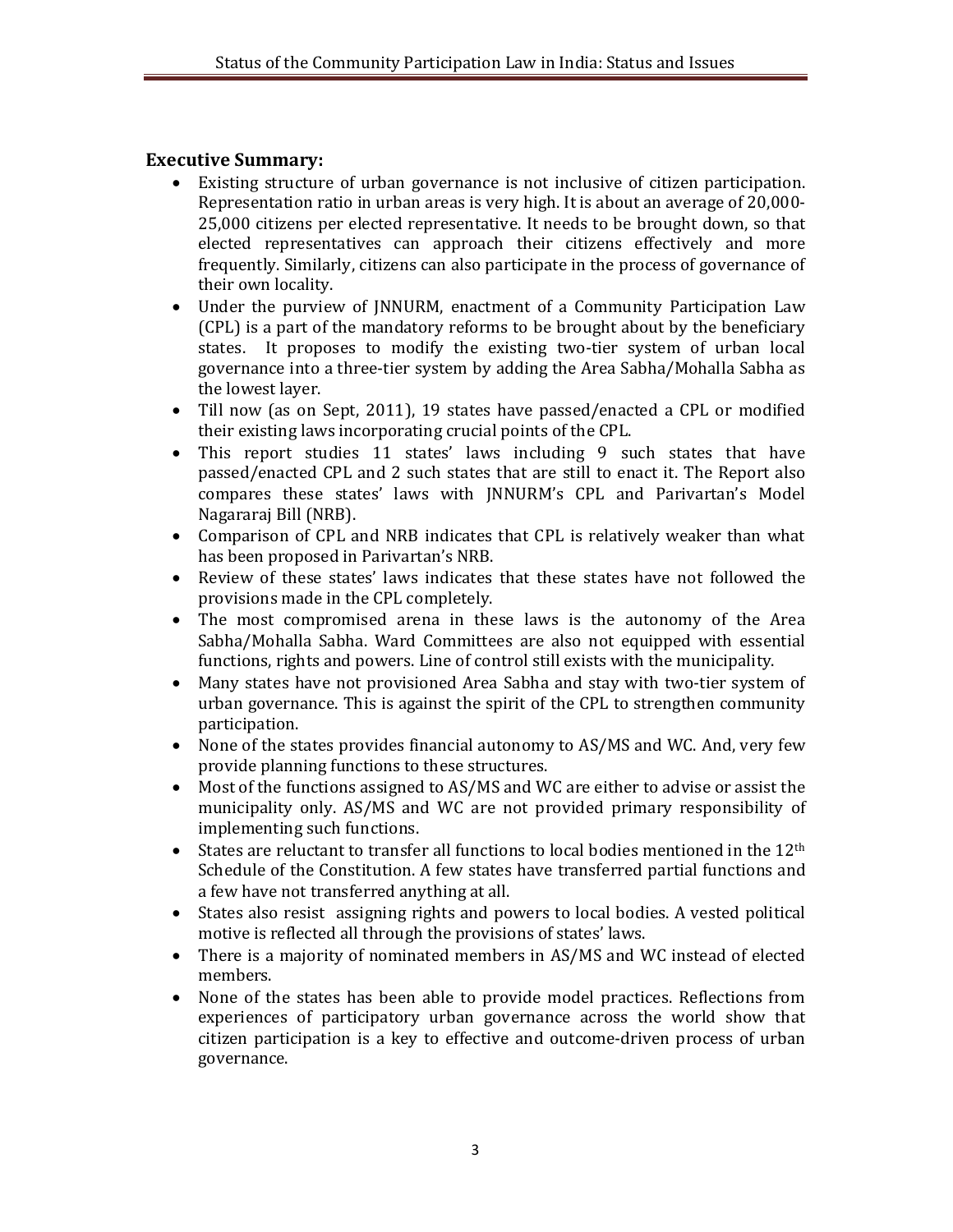- MoUD should deploy a more effective process of monitoring these reforms along with time-bound disbursement of benefits under JNNURM after certain reforms are brought about.
- Results of this study reflect that there should be a check on states, without disturbing the federal structure, to comply with the mandatory reforms to be brought out at the state level.
- This Report recommends that there should be a system of incentives and disincentives. States that perform well in terms of complying with the requirements of reforms should be given more funds while states that do not perform well can be left with decreased allocation of funds to them.
- Since the first round of JNNURM is going to end in a year's time, this report also recommends that extension of this programmes should be given to states only when they complete all the requirements that they had to.
- This report concludes that all states' laws, in their present form, are not likely to make any impact on the ground in enhancing citizens' participation.

# **The Community Participation Law in Urban India: Status and Issues**

#### **1 Context: The Urban**

1

India is witnessing an unprecedented growth in urban population. Provisional calculations of the Census 2011 have recorded 33.73 per cent growth in urban population during the last decade (2001-11). The intensity of urbanization in India can be understood by observing the fact that the number of census towns in India in 2011, compared to 2001, has increased by 185.9 per cent. Population projections show that, by 2030, 40 per cent of Indian population will be urban<sup>1</sup>. It means that urban population in India will grow by more than 56 per cent in the next twenty years. This urban reality tends to create serious governance problems. The higher rate of urbanization is putting immense pressure on the mechanism of public governance in urban areas to provide effective public services and infrastructure development. These problems are not only connected with the administrative mechanism but also stress upon the need to revisit the system of political representation and local self-governance.

It is being felt that in the wake of unprecedented growth in urban population, the existing system of political representation in urban areas is not appropriate to provide equal opportunities to all people to participate in the process of governance. In the present system, the ward is the lowest local body in the urban governance structure. In mega cities, a ward has roughly 25-35 thousand population and a representative (Corporator or Councillor) is elected from each ward. Therefore, representation ratio becomes very high. In Mumbai, one councillor represents more than 54 thousand citizens. Similarly, for Delhi and Hyderabad, this ratio is about 50 and 45 thousand respectively (see Table 2). In this case, interactions of elected representative with the citizens from his/her ward become rare. Similarly, possibilities of participation of citizens in various public activities, planning and meetings get lower. This situation affects not only the capacity of an elected representative to tackle problems in the ward but also the system of participatory governance, which is the basic foundation of the 74th Constitutional Amendment.

<sup>1</sup> *India's Urban Awakening: Building Inclusive Cities and Sustaining Economic Growth*, Mckinsey Global Institute, April 2010, p. 14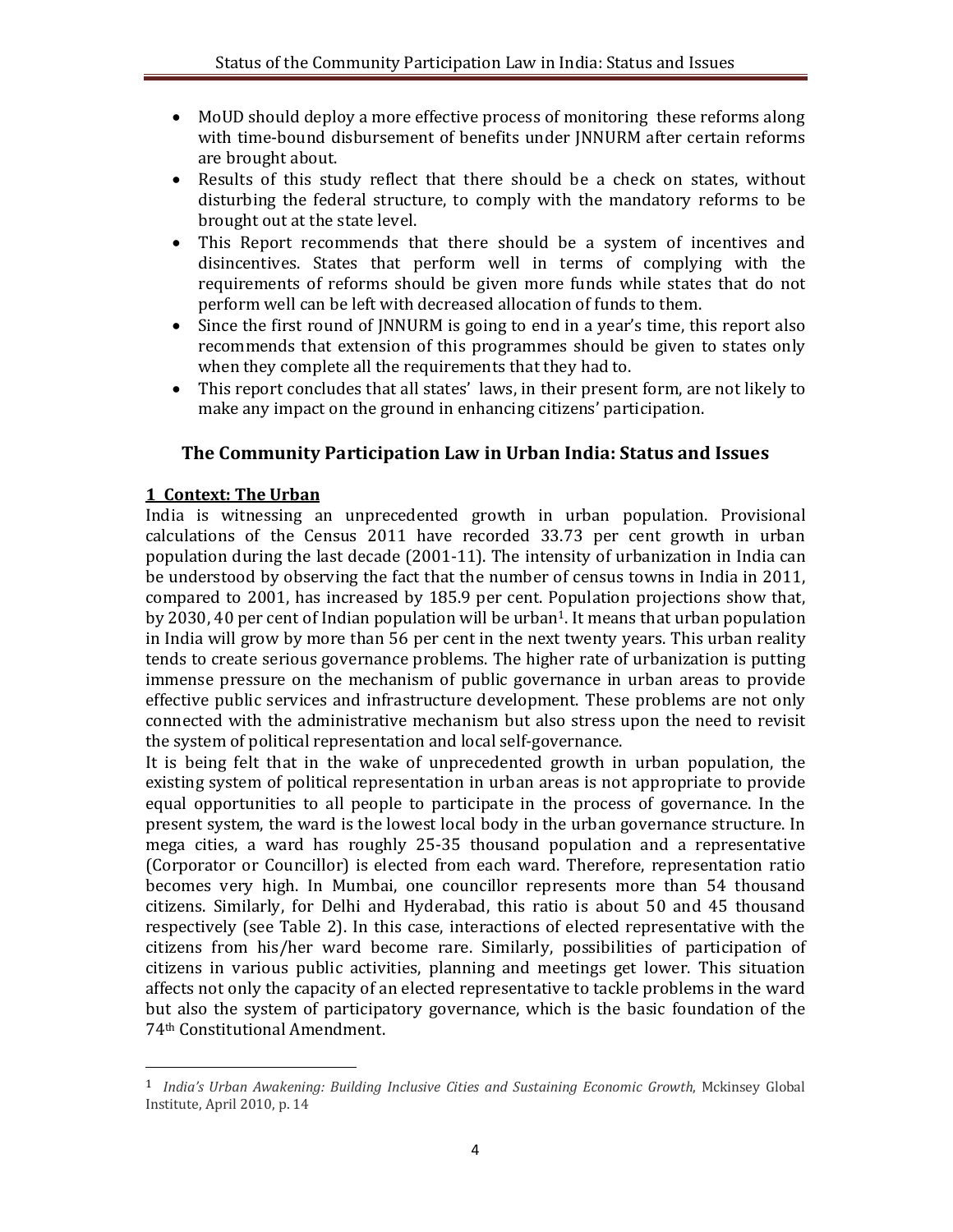| 2001        | 2011        | <b>Increase</b>         | Percentage                                                      |
|-------------|-------------|-------------------------|-----------------------------------------------------------------|
| 3799        | 4041        | 242                     | 6.37                                                            |
| 1362        | 3894        | 2532                    | 185.90                                                          |
| 150,564,098 | 195,807,196 | 45,243,098              | 31.80                                                           |
| 135,565,591 | 181,298,564 | 45,732,973              | 30.06                                                           |
|             |             | 90,986,071              | 33.73                                                           |
|             |             | 286,119,689 377,105,760 | Course, Discriptional Damilation Tetals, Courses of Ludia, 2014 |

| Table 1: Urban Growth in India |  |  |
|--------------------------------|--|--|
|--------------------------------|--|--|

Source: Provisional Population Totals, Census of India, 2011

| City              | <b>Population 2011</b> | <b>No of Corporators</b> | Representation |
|-------------------|------------------------|--------------------------|----------------|
|                   |                        | /Councillors             | Ratio*         |
| Greater Mumbai**  | 12478447               | 227                      | 54971:1        |
| Kolkata           | 4486679                | 141                      | 31820:1        |
| Delhi             | 13481997               | 272                      | 49566:1        |
| Chennai           | 4681087                | 155                      | 30200:1        |
| Greater Hyderabad | 6809970                | 150                      | 45399:1        |
| Bangalore         | 8425970                | 198                      | 42555:1        |
| Ahmadabad         | 5570585                | 192                      | 29013:1        |
| Pune              | 3115431                | 144                      | 21634:1        |

**Table 2: Representation Ratio in Major Indian Cities**

 Source: Calculated by authors; base data has been collected from Census of India and respective city municipal corporations' websites.

\* Representation Ratio = Population of the city/No of Corporators or Councillors in the municipal area \*\*It excludes Thane, Navi Mumbai and Kalyan-Dombivali municipal corporations

Therefore, a better picture of urban India depends upon progressive administrative reforms, which predominantly include restructuring of urban local bodies coupled with the devolution of appropriate power and functions to these bodies. There is a need for further decentralization in the existing structure of local-self governance and citizens' participation. The government of India is trying to resolve this problem by introducing certain governance reforms initiatives under the Jawaharlal Nehru National Urban Renewal Mission (JNNURM). JNNURM, started in December 2005, is an important programme of the Indian (central) Government that offers extensive financial, technical and systemic support to the States in developing public infrastructure and providing effective basic public services to the urban poor in selected cities.

#### **1.1 JNNURM and Urban Sector Reforms:**

Indian cities have shown enormous potential in consolidating economic growth. According to the McKinsey Global Institute's Report on Urbanization and Economic Growth, urban India contributed 58 per cent of the total GDP in 20082. If this pace of economic development is to be maintained, where the 'urban' has a greater role to play in fostering growth, the urban set up has to go through intense reforms with clarity of vision, commitment and responsibilities. Such reforms have to be coupled with citizen participation in the governance of the city/town and sensitivity to the needs of the urban poor by strengthening the structure of urban local self-governance.

JNNURM is continuing the urban sector reforms started with the 74th Constitutional Amendment  $(CA)$  in the early nineties. Outcomes of 74<sup>th</sup>  $CA$  and other municipal laws

**<sup>.</sup>** 2 *India's Urban Awakening: Building Inclusive Cities and Sustaining Economic Growth*, Mckinsey Global Institute, April 2010, p 16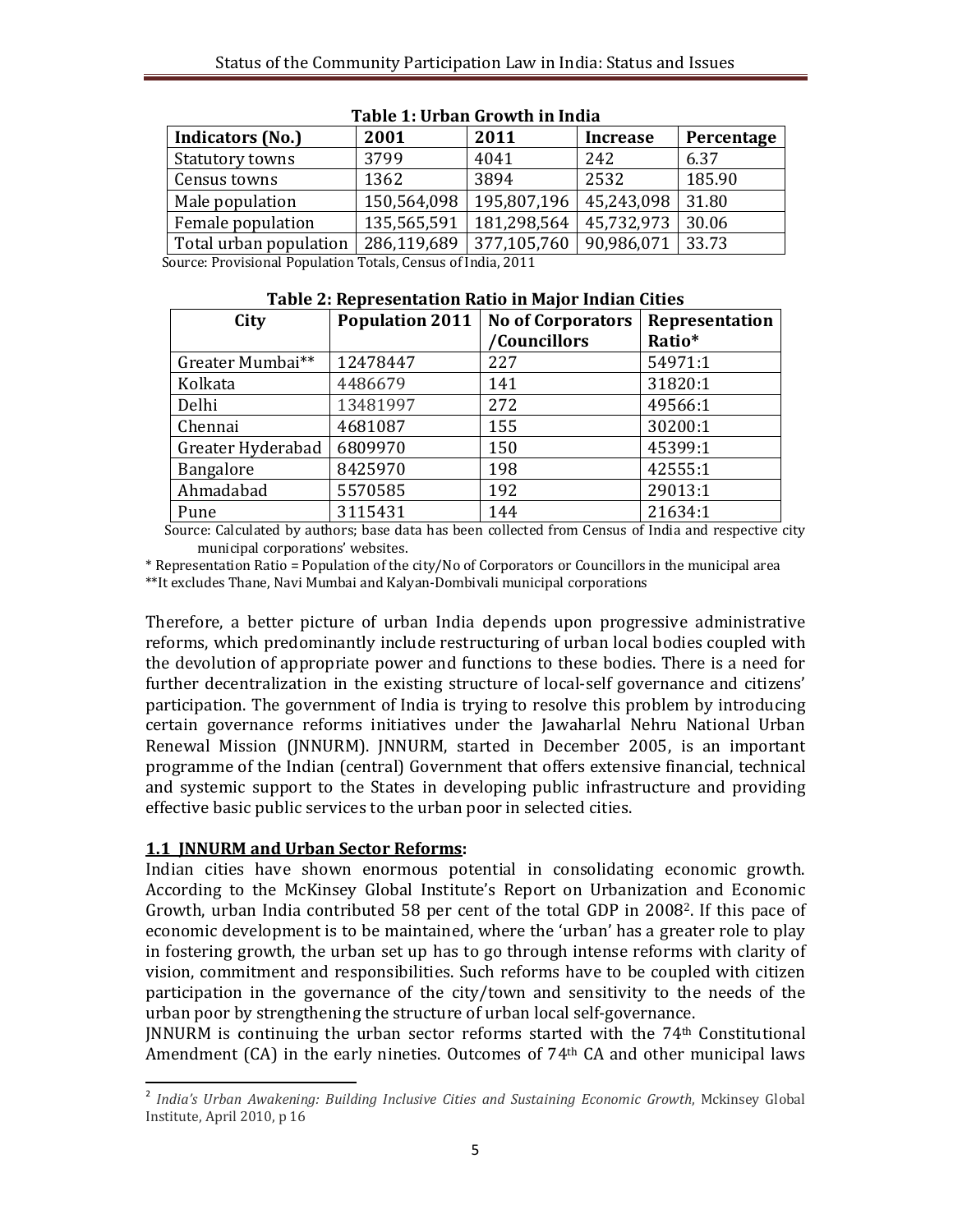did not suffice for effective urban reforms and development. Urban India still needs progressive steps to be taken to bring such reforms. The aim of the JNNURM is to encourage such reforms and fast-track planned development in identified cities. Focus is to be on efficiency in urban infrastructure and service delivery mechanisms, community participation, and accountability of ULBs/parastatal agencies towards citizens<sup>3</sup>. JNNURM requires beneficiary states to bring about certain reforms at the state and ULB level. These reforms are categorized as mandatory and optional reforms. These reforms have to be brought at both the state and local level. Mandatory reforms at the ULB level, which each beneficiary state has to introduce, include double entry system of accounting in ULBs, deployment of e-governance techniques, reform of property taxes by using GIS, levy of reasonable user charges, budgeting, pricing and delivery of basic services within local bodies. Mandatory reforms at the state level are mainly implementation of 74<sup>th</sup> CA assigning planning responsibilities to ULBs, repealing Land Ceiling Acts and enactments of Public Disclosure Law (PDL) and Community Participation Law (CPL). Optional reforms are mainly related to procedures of urban governance, structural changes within the administration and encouragement to introduce Public-Private Partnerships (PPPs). Under optional reforms, cities being covered under the JNNURM have freedom to choose any two reforms to implement in each implementation year.

# **The Community Participation Law- Strengthening Citizen Participation:**

CPL sent by the Ministry of Urban Development (MoUD) to all States, also known as Model Nagara Raj Bill, is a part of the mandatory reforms to be introduced by each and every Indian state being benefited under the JNNURM. The main objective of the CPL is to instrumentalize citizen participation at the lowest level of governance of urban areas. CPL focuses on the constitution and functioning of Area Sabhas (AS) as the lowest layer of the structure of local self-governance even lower than Ward Committees (WC). Below is the detail of what CPL provisions say about the AS and WC.

**(i) Area Sabha:** An AS can be constituted for one or more, but not more than five, polling booths. There should be an AS representative elected by voters of such area through secret ballot voting system. This election would be held under the aegis of the State Election Commission (SEC). The tenure of the AS representative would be coterminous with that of the Municipality. In the case of failure of the SEC in conducting elections for AS representatives, the Ward Councillor would nominate the AS representative through a "call for nominations". Each eligible voter can nominate any other eligible voter for ASR through the filing of nomination papers. The nominee who gets the highest nominations in his/her favour would be nominated as AS representative. CPL assigns following important functions and duties to AS:

- Decide the priorities of development and welfare and prepare proposals accordingly and forward the same to the Ward Committee.
- Identify beneficiaries of schemes and programmes on the basis of criteria determined by the government; prepare a priority list of such beneficiaries and verify them.
- Suggest locations to establish public amenities such as water tanks, electricity, etc., identify deficiencies in these services and suggest remedial steps.

<sup>1</sup> <sup>3</sup> Mission Document, JNNURM, available at <u>www.jnnurm.nic.in</u>, viewed on  $4<sup>th</sup>$  Nov, 2011.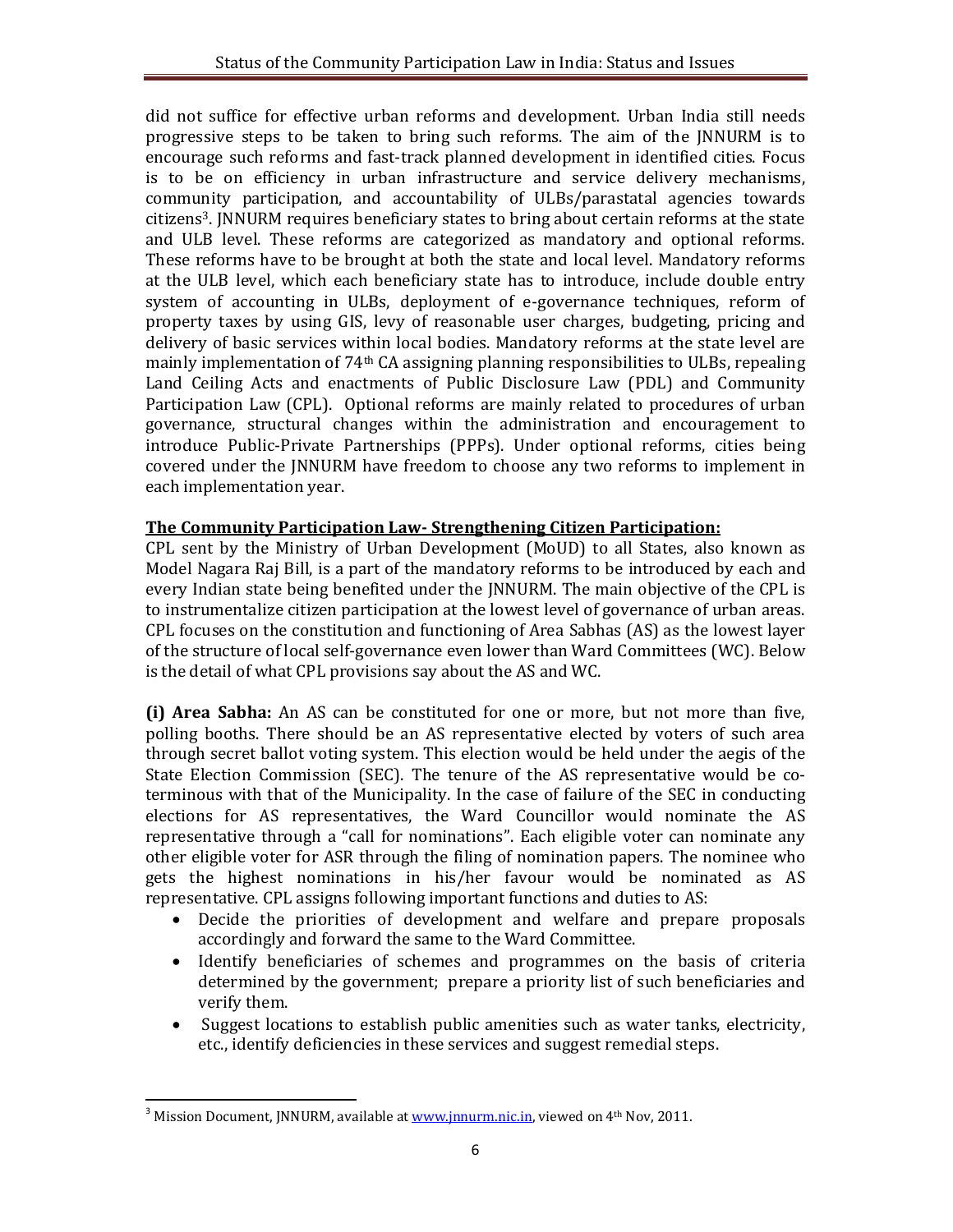- Assist in implementation of public health services including reporting any incidents of natural calamity and epidemics.
- Provide volunteer labour support and contribution in cash and kind to development schemes.
- Undertake and support tax mapping and encourage people to pay taxes. Following are the rights and powers assigned to the AS:
- Get information from officials about the works/schemes to be implemented.
- WC will inform AS about every decision concerning AS, the rationale of the decision and follow up actions regarding such decisions.
- Impart awareness on matters of public interest and promote harmony and unity among various groups.
- Cooperate with the WC in the sanitation arrangement in the AS.

**(ii) Ward Committees:** WCs are to be constituted within six months of the constitution of the municipality for the same tenure. All AS representatives within the particular ward are members of the WC. The president/chairperson of the WC is the Ward Councillor/Corporator. Not more than 10 persons of civil society groups in the ward will also be nominated as members of the WC. The WC will constitute a Ward Information and Statistical Committee to look after the developmental and planning works. It will also have information related to economic matters, land use and will be involved in infrastructure development. The WC will also constitute a Ward Finance Committee which shall look after the financial and budgetary functions of the WC. Ward Finance Committee will prepare a quarterly report on financial transactions of the WC and this report will be made available for public scrutiny. The CPL assigns the following important functions to the WC:

- Provide assistance in the preparation and implementation of developmental schemes, solid waste management and the identification of the beneficiaries of developmental and welfare schemes.
- Supervision of sanitation work.
- Ensure maintenance of parks and street lighting and people's participation in the voluntary activities for successful implementation of developmental schemes.
- Encourage art and cultural activities and social harmony.
- Assist in the collection of taxes and fees.
- Municipality will provide administrative and infrastructure support to enable WC to function.
	- Following are the rights of the WC:
- Get information from the municipality regarding any matter related to the ward and district and municipal plans.
- Seek clarifications and suggest changes in the municipal budget.
- Get full details on revenue items including taxes and budgetary allocations presented in a simple manner which is manageable by the WC.
- Retain 50 per cent of the ward revenue for development, until a predefined minimum level of Ward Infrastructure Index is attained.
- Have a proportionate claim on municipal development expenditures based on the comparability of Ward Infrastructure Index with other wards.
- The WC shall create checks and balances mechanism over government functionaries in its ward. The WC can recommend penalties in case of misconduct of government employees.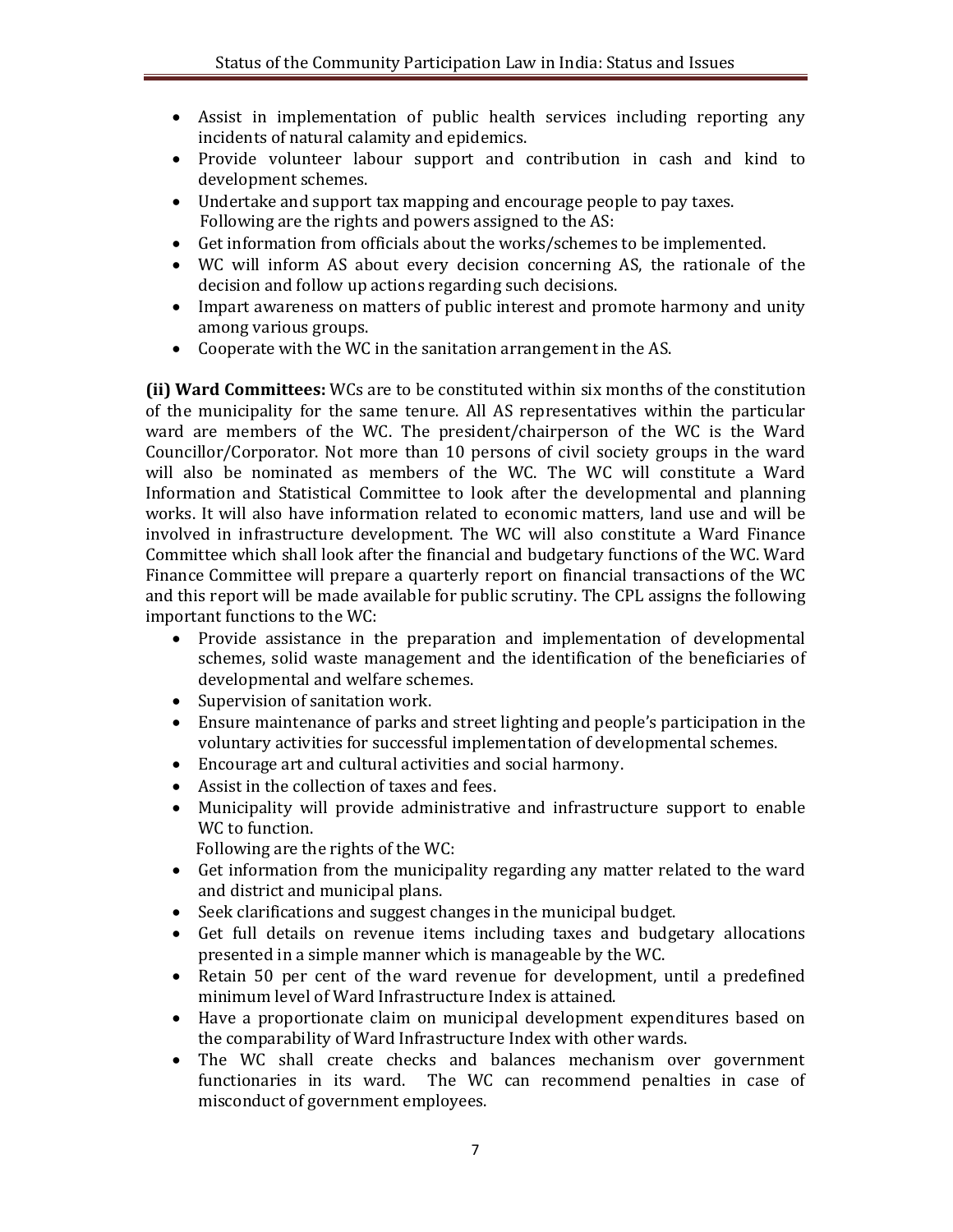Following are the important duties assigned to the WC:

- Prepare annual ward plan
- Prepare ward budget in accordance with the ward plan
- Map the Ward Infrastructure Index
- Encourage local-level alternatives for implementation in areas where WC has responsibility to implement

The CPL has expanded the structure of urban local bodies promoted by the 74<sup>th</sup> CA. Figure one shows the after-CPL structure of urban local-self governance. CPL's provisions of local self-governance clearly indicates that creating structures of citizen participation will not do enough in ensuring effective and transparent governance unless these structures are provided appropriate power to function. The demand for effective and transparent governance has predominantly been part of civil society-led movements which have advocated the enactment of community participation law strongly. Parivartan, a Delhi based non-governmental organization, has also proposed a Nagara Raj Bill (NRB) which provisions various functions and power quite differently from the Government's CPL. The important features of this Bill and its differences with the Government' CPL are discussed in the following section.

**Figure 1: Structure of Urban Local Self-Governance under the 74th CA and CPL**



## **Parivartan's Nagara Raj Bill and Its Differences with the Government's CPL:**

**Constitution of Mohalla Sabha:** Parivartan's NRB proposes to have Mohalla Sabhas (MS) as the lowest layer of the structure of urban local-self government. MSs are equivalent to the CPL's ASs, though the way the MS is to be constituted and function is very different from the AS. Territorial boundary of MS should not be a locality having around 3000 population, while AS is to be constituted considering one or more  $\cancel{p}$  olling booths. In this case, to form MS, Mohalla has to be demarcated to adjust around 3000 population in one Mohalla. NRB provisions that territorial boundary of a Mohalla should not be scattered, so governance remains focused in one area and citizens can interact easily with each other. If any MS wants to change or modify its boundaries and passes a resolution with a simple majority in this regard, and all other affected MSs also do the same, then such amendments shall be notified by the government. Such amendments can be brought, in each five year-term, six months before the election of MS. CPL does not have such provisions.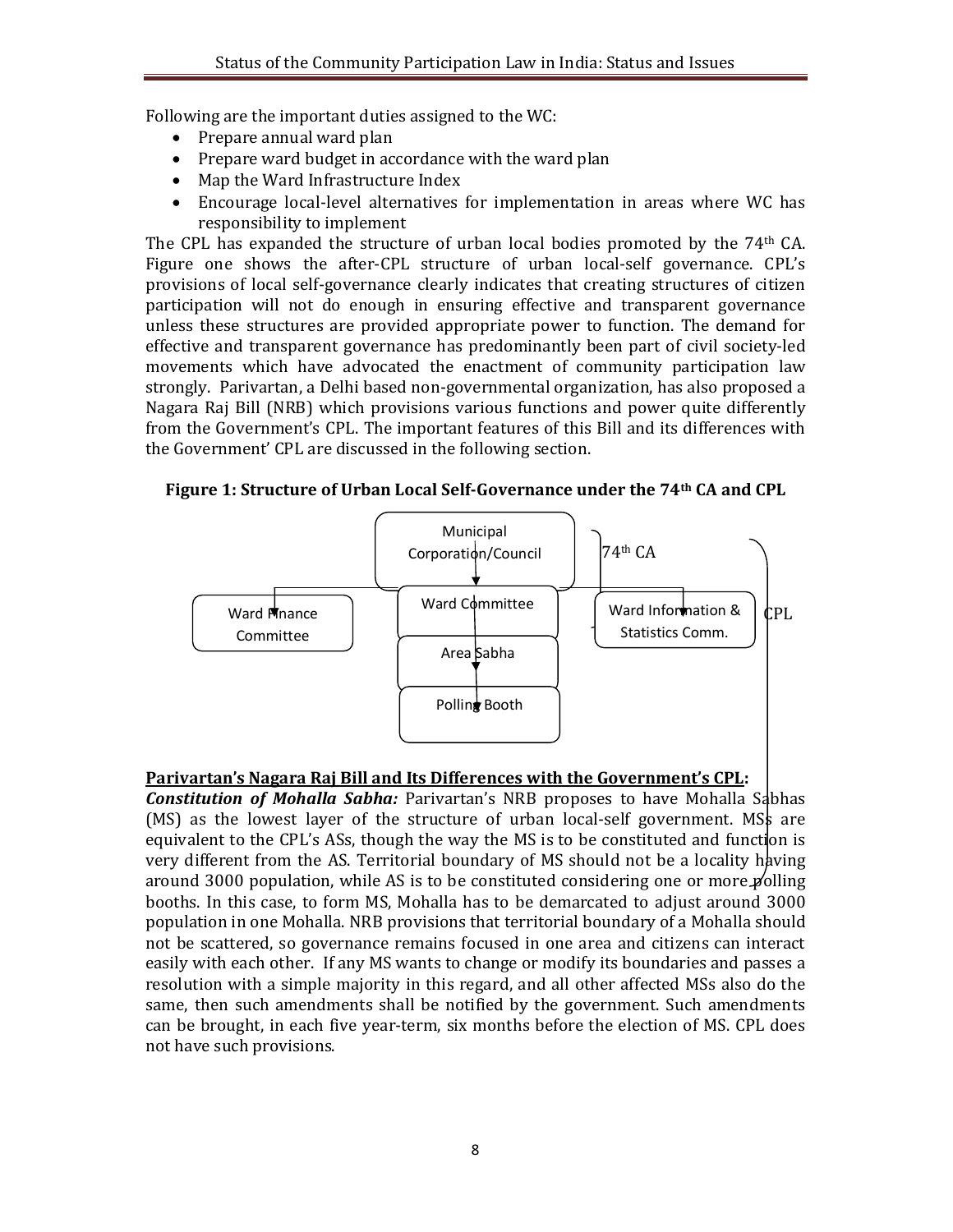*Right to Recall***:** Each MS will elect two representatives- one man and one woman- who will constitute a Mohalla Committee (MC). If SEC fails in conducting such elections, municipal body cannot make such expenditures which are supposed to be made by the MS or Ward Committee. NRB also has a provision for recalling MS representatives. If 20% or more voters sign a resolution demanding recall of representatives and submit it to the SEC, SEC will verify the signatures of voters within two weeks of receipt of such notice. If this application is found genuine through the verification done by SEC, SEC will conduct an election through secret ballot not more than a month later after it gets verification report. If two-third voters vote against the representative, he/she shall be deemed to have been removed with immediate effect and SEC will hold fresh elections within a month of recall of the MS representative. The same procedure will be followed to recall the councillor if two-third MS representatives or 20% or more registered voters sign a resolution in this regard. CPL does not have such provisions.

#### *Revenue of MS***:**

The NRB gives substantial revenue powers to MSs. In addition to the allocations made by the WC and funds directed to MSs from the municipality, state and central governments, MSs will also receive funds from the WC. The WC will receive 60 per cent of total house tax collected within its jurisdiction. Similarly, 50 per cent of this will be a part of MS's revenue. One more monumental change has been suggested in the NRB. Funds received from various departments of municipality or state government for running institutions, maintaining assets and carrying on activities, which were earlier done by municipality or state government, would now be run by the ward committee. MSs will also have power to levy and collect taxes and fees on prescribed items, except on housing which rates will be decided by the municipality. MS will also be entitled to determine and collect fees of all parking and advertisement within the area of Mohalla. Compared to vast financial powers given to MS in NRB, CPL does not provide any such powers to ASs to manage their own resources. ASs do not have any power to levy or collect taxes.

## *Functions and Duties of Mohalla Sabha***:**

Functions and duties that are assigned to MSs to perform in NRB are extensive and substantive compared to what is available in CPL. Major functions and duties that are to be done by MS are following:

- MS would take care of all the activities mentioned in the 12th Schedule of the Constitution which fall within the geographical area of that Mohalla.
- Prepare annual plan for the financial year and forward it to WC
- Revoking and allocating of fair price shops
- Identification and verification of beneficiaries and preparing their priority list
- Prepare and annually revise list of people living under extreme poverty
- Issue of income and residence certificates
- Recommending for inclusion/deletion or alteration of names in voters' lists
- Issue utilization and completion certificates for all works carried out by any agency in that ward
- To take all steps to ensure employment for all, that all people have adequate educational and health facilities, that everyone has a home and no one starves in that Mohalla
- To recommend cases for registration of FIR to the police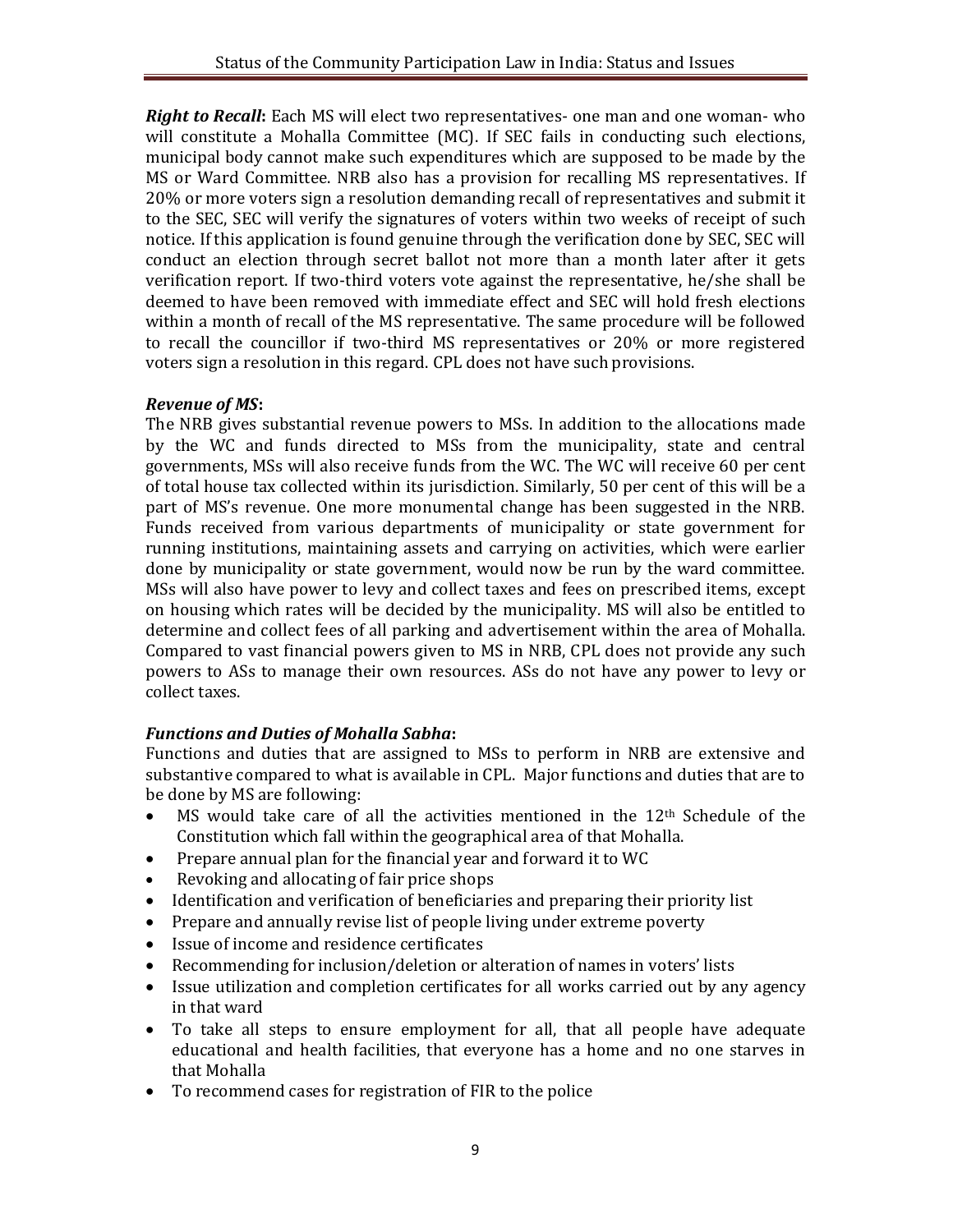- To be consulted before preparation of master plans or to recommend any amendments thereto
- To recommend whether land can be acquired in that Mohalla or not and if yes, on what terms and conditions
- To allow permission for removal of slums
- To levy and collect such taxes as may be notified

Functions and duties assigned to AS in CPL, compared to what has been given in NRB, are negligible. AS's functions and duties are mainly limited to 'assisting' or 'suggesting' to WC and municipality on various matters but does not have power to take decision by itself. The main function that ASs have are to prepare beneficiaries' list and to make proposals for the implementation of schemes based on its own priority but does not have power to implement these priorities. Though in some respects, functions given to MS to perform seem to be extraordinary and out of context. For example, MS cannot ensure employment, health and education facilities for all as it does not have enough resources to do it. This creates conflict between the jurisdictions of concerned state departments and MS. MS can utmost intervene in ensuring quality of these services and ask government to provide the same if they are not being delivered adequately. Similarly, permitting MS to recommend cases for lodging of FIRs seems like providing too many powers to MS. These matters should be left to the Police Department to act upon. It is also doubtful if MS has the capacity to handle all the activities mentioned in the 12th Schedule of the Constitution.

#### *Powers of Mohalla Sabha***:**

Parivartan's NRB provides following powers to MS.

- MS shall have the powers to get any information from any official of the state government or the municipal body regarding issues directly or indirectly related to the Mohalla.
- To hire any consultants to seek technical guidance on any issues.
- To direct and authorize any kind of expenditure for the welfare of the people of that Mohalla on the subjects which are within the jurisdiction of MS.
- To impose financial penalties on such government officials, who are directly under the control of the MS and with whose functioning the MS is dissatisfied.
- To recommend to the ombudsman imposition of a financial penalty on an officer, who does not fall directly under the control of MS, but who provides services to that MS and with whose performance the MS is dissatisfied.
- To summon officials who provide services to the Mohalla and their immediate supervisor and require them to attend MS meetings personally to provide information, clarifications or respond to public grievances.
- To allow/ disallow any industrial activity or any land use conversion and acquisitions as per law.
- No slums or a part of them can be removed without the permission of MS. MS shall not give such permission until those being removed have been resettled as per existing policy.
	- a. It is the majority view of those who are being removed, which shall determine whether the resettlement has been done in letter and spirit of the resettlement policy.
	- b. MS shall make best efforts to resettle them in the same area and may submit various proposals to appropriate government. Appropriate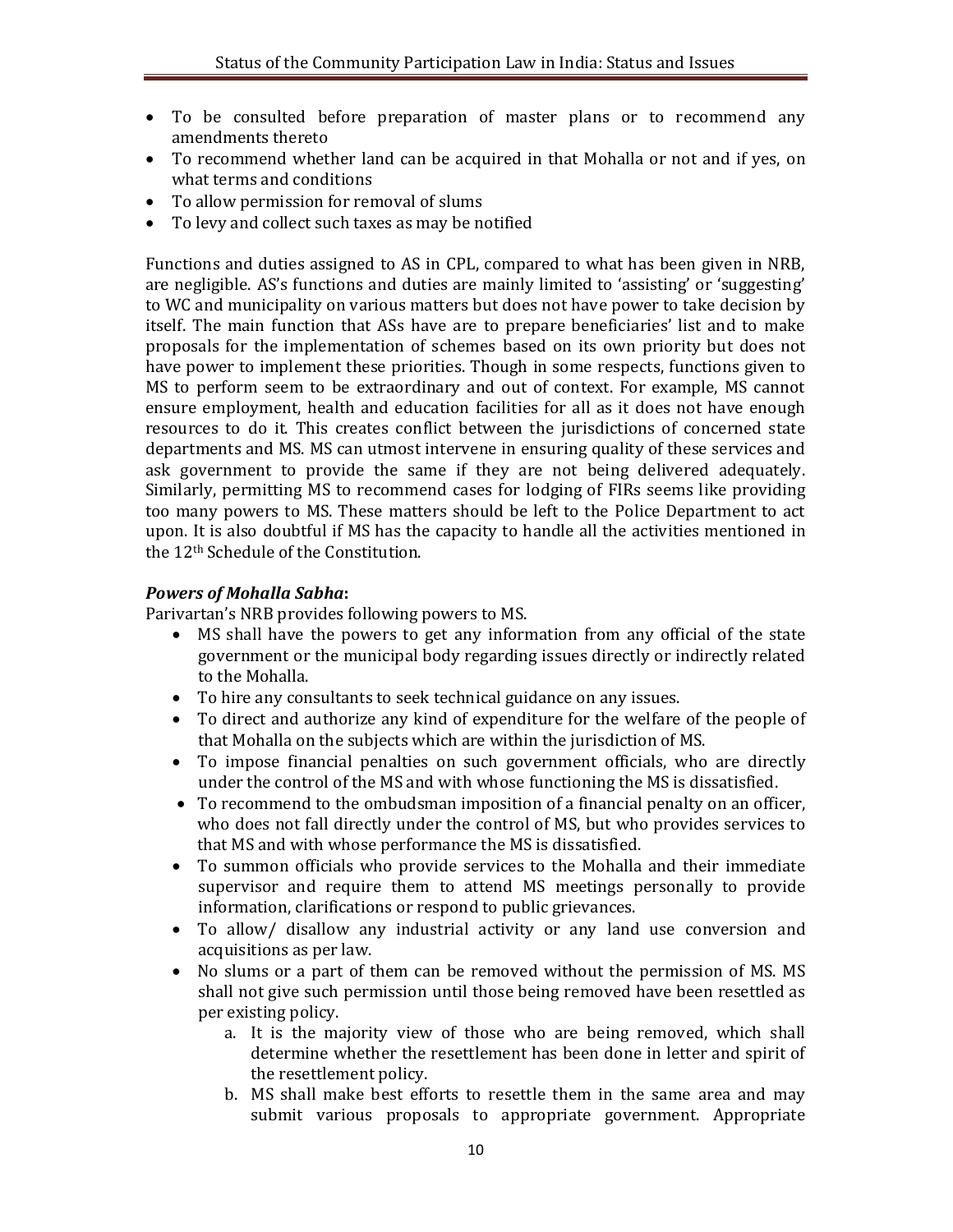government shall accept and implement the proposal unless there is some problem in principle, which the government shall express in writing. Such rejection could be challenged by anyone before the ombudsman.

- No liquor shop can be opened in any Mohalla without the approval from MS. Such a resolution should have the support of at least 90% of women members present and voting. If any MS directs closure of an existing liquor shop through a resolution passed by a simple majority, the shop would have to be closed.
- A MS shall have first right and control over all natural resources in its jurisdiction, such as land, water, flora and fauna, sand, minor minerals, etc. The MS shall plan for the preservation and utilization of these natural resources in a fair and equitable manner.
- MS shall have the power to form any committee for any purpose.
- Any MS, through a resolution passed by two-thirds majority, can require the municipal corporation to discuss and decide upon any matter and municipality shall have to do it.
- If 5% MSs spread over 5 wards pass a resolution with simple majority each, the municipality will have to consider and take such action. If municipality does not wish to take such action, they will send copies of such resolution to all MSs for their opinion and if more than 50% of MSs endorse that proposal, municipality shall have to implement it.
- Those who are not voters of that Mohalla, but want to be involved in livelihood activities in that Mohalla, are required to take consent from MS.
- Police shall register an FIR if any case, related to occurrence of any cognizable offence in that Mohalla, is referred to them by the MS. If police makes any arrest in that Mohalla, it shall, within 2 hours of arrest, inform and send copies of FIR and all related documents to the MS secretariat.
- If there is a vacancy in any post, which is transferred to MS, for whatever reasons, and a new appointment is required to be made, the same shall be done by the MS. MS shall be treated as appointing authority for the same.

Parivartan's NRB provides huge powers to MS to perform its functions. Compared to Parivartan's NRB, powers of AS, as prescribed in the CPL, are limited to get information from officials and WC. NRB gives extensive executive powers including the ownership and planning of natural resources, imposing penalty over officials, allowing or disallowing acquisition and use of land, decision over removal of slums, removal of liquor shops, recommendation to police to file FIR, etc. A few executive powers provided to MS in the NRB can be contested. For example, anybody seeking employment and livelihood opportunity in the jurisdiction of a Mohalla has to get permission from the MS. This may not work well as local people may oppose entrance of an outsider for employment. This may go against a person's right to get work within the country. Similarly, MS's power to fill vacancies may bring partiality and confrontations. This job should be assigned either to municipality or district administration.

*Beneficiary Sabha:* In addition to the MS, NRB also provides for formation a Beneficiary Sabha. Beneficiary Sabhas will be formed for PDS, various beneficiary schemes and various developmental works. However, it may not be required for such projects or schemes, which benefit all people of that Mohalla or where the beneficiary group is too diffused. All decisions in a Mohalla shall be taken by MS but execution of those decisions shall be monitored and supervised by the Beneficiary Sabha. Decisions taken by a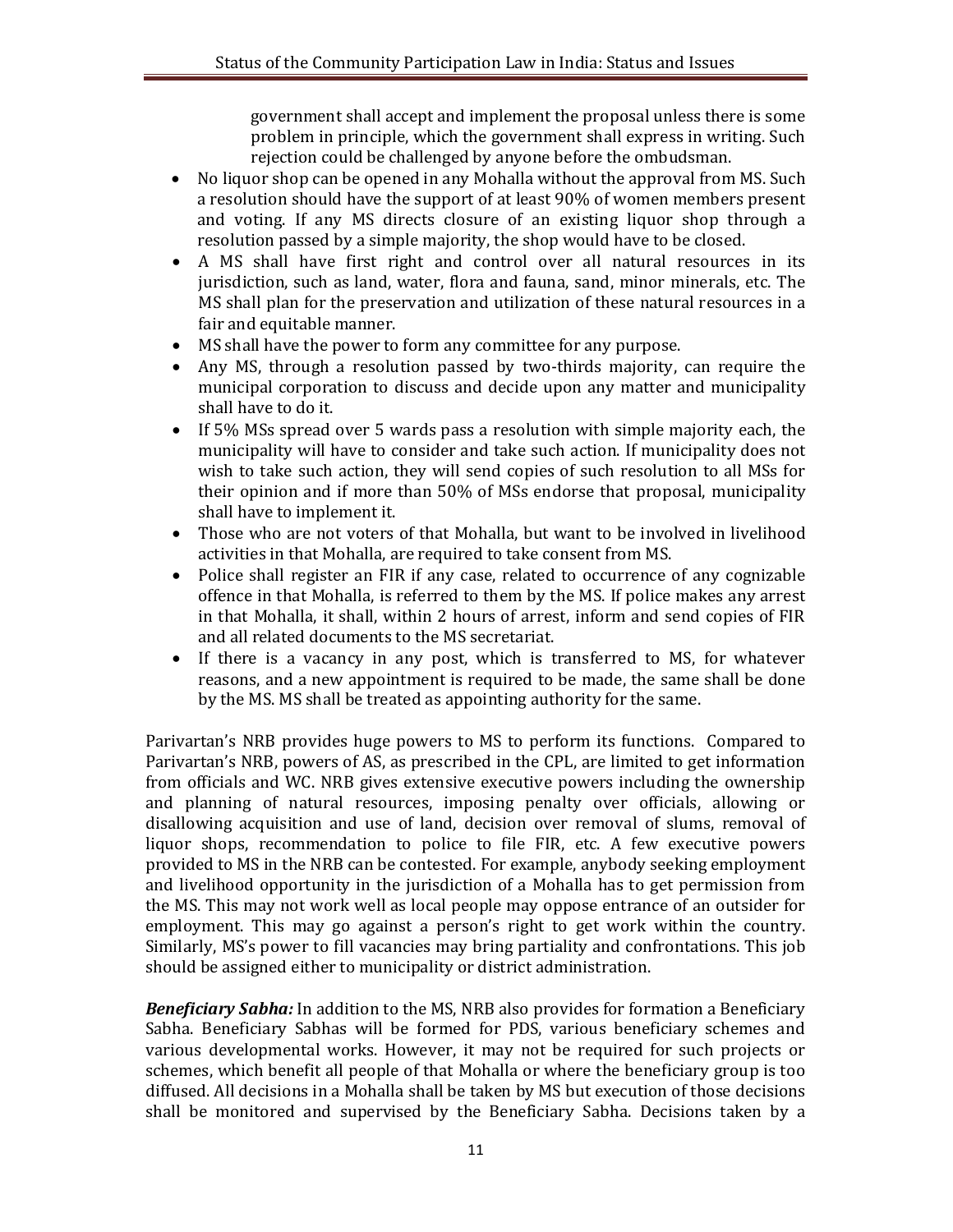Beneficiary Sabha shall be deemed to have been taken by MS and shall have the same effect. CPL does not have such provisions.

*Ward Committee:* In Parivartan's NRB, the WC is constituted by all MS representatives and chairperson of this committee is the elected member of the municipality who represents this ward. Tenure of the WC is co-terminus with that of the MS representatives of the ward. In Parivartan's NRB, the WC is different from CPL's WC in two respects. Firstly, CPL provisions nomination of civil society members in the committee which NRB does not. In this regard, representation provided in CPL is broader than that in Parivartan's NRB. This is desirable as it is observed that civil society has been an instrument to check wrong-doings of political power. And secondly, tenure of the WC in CPL is co-terminus with the municipality but in NRB it is coterminus with that of the MS. This difference reflects a clear difference in the approach of both bills. CPL's WC would remain functional, even if AS or MS representatives are not elected. While, in case of Parivartan's NRB, the WC committee can only be constituted after MS representatives are elected.

*Functions of the Ward Committee***:** The Ward Committee in Parivartan's NRB shall be responsible for the following functions-

- Carry out all such activities, maintain all such assets and manage all such institutions as decided by the MS. If there is a dispute whether any activity or institution or asset has inter-Mohalla implications or not, the majority decision of the WC members shall be final.
- Heads of all such institutions, over which the ward committee has jurisdiction, shall report directly to the ward committee only. The financial resources for running of these institutions shall be transferred to the ward committee by the appropriate government agency at existing levels of expenditures.
- The WC shall perform all such other functions and activities as are requested by MSs from time to time.
- To assist the MS wherever such assistance is sought.
- To create a ward infrastructure index in the manner prescribed.
- To try and resolve disputes between two or more MSs.
- Projects related to environment clearance, land acquisition and where public hearing is mandatory, the WC will seek opinion of all WCs which are directly or indirectly affected by the project. The WC will seek opinion from all concerned MSs.
- The WC shall allocate funds amongst its MSs according to criteria mutually agreed upon through consensus amongst all members. If consensus is not possible, Mohalla infrastructure and human development index shall be computed for each Mohalla in the same manner as ward index is calculated and the funds shall be allocated according to this index.
- To issue utilization certificate and completion certificate for every project carried out by the ward committee. Any payment could be done by the municipality or ward committee only after the ward secretary issues these certificates.
- The WC will prepare annual plans for the ward. There will be two kinds of plans. One is at the MS level where WC will compile all the annual plans received from MSs. Secondly, WC will also prepare plans which have inter-Mohalla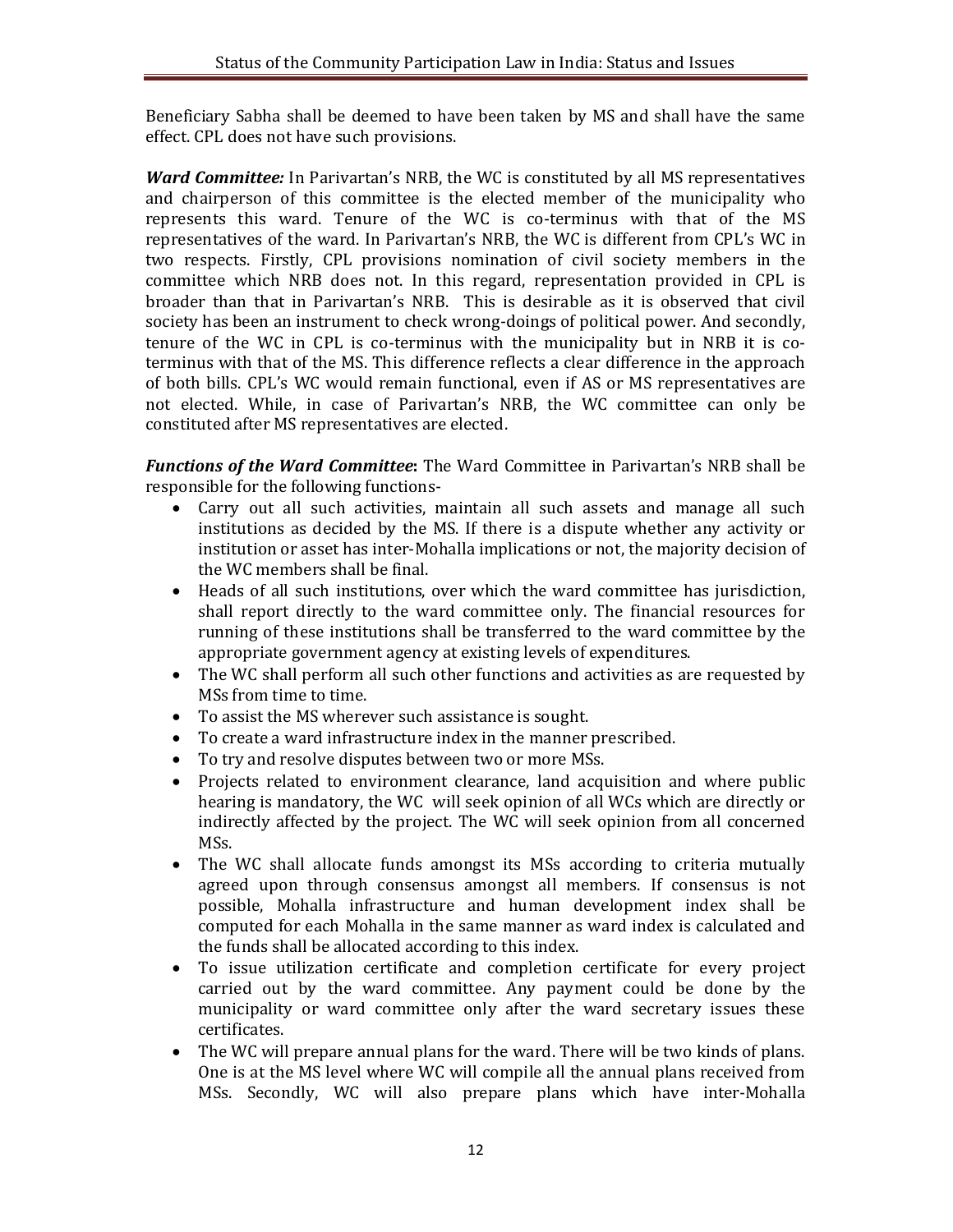implications. In this kind of planning, WC will call for proposals. Therefore, MSs and citizens will also be involved in such kind of planning exercise.

Functions of WC provided in Parivartan's NRB are more substantial than what has been provisioned in CPL. Functions of WC in CPL are mainly about ensuring maintenance works and providing assistance in preparing development plans and implementing them. Therefore, WC in CPL seems to be providing assistance rather than taking ownership to perform such functions. On the other hand, NRB's WC is more powerful and independent to perform functions. A few of the most important functions among all that has been assigned to WC are to allocate funds to MSs and to have its say in the implementation of projects that carry important concerns like environment or land acquisition.

*Ward Revenue***:** WC will receive annual funds from the state government based on the prescribed formula provided by the Finance Commission. Fund allocations to wards will be based on the ward infrastructure index and ward human development index. At least 40 per cent of the state plan funds shall be directly transferred to WCs. All funds, tied or untied, will be received directly from municipality, State or Central Government. WC will receive funds through voluntary donations and also from municipality or state government for running institutions, maintaining assets and carrying on activities. Ward Committee shall levy taxes on items as may be notified. It shall collect taxes on such items as may be notified. On the contrary, WC in CPL is to assist other bodies in collecting taxes instead of collecting itself. CPL's WC can hold 50 per cent of revenue for local development unless a formula is prepared based on ward infrastructure development.

*Powers of Ward Committees*: NRB provides following powers to WC:

- Ward committee shall have the power to seek any information from any officer of the state government or municipality related to the functioning of their ward or any information which could have some kind of bearing on their ward.
- The employees and all assets of all such institutions which are functioning within the geographical boundaries of ward committee and which deal with items that cater only to the public in that ward; the funds (both capital and revenue) presently being spent for the upkeep, maintenance or running of such institutions, assets or activities shall henceforth be allocated to the ward committee by respective government.
- In their first meetings, the MS shall decide which of these institutions shall be managed by MS and which ones will be managed by ward committee. The employees along with assets of those institutions shall accordingly get transferred to that MS or ward committee. The transfers, disciplinary matters and salaries of the employees, which get transferred to WC shall be directly handled by WC.
- WC shall have the power to summon any officer who is related to the functioning of any activity in that ward.
- Any Development Authority or any other authority, which is in charge of preparing the master plan for that town or city, shall call for the views of all WCs, who shall finalize its views in consultation with its MSs, before finalizing any master plans and zonal plans. That authority shall accept such views except in rarest of cases, wherein it shall give adequate reasons in writing for not doing so.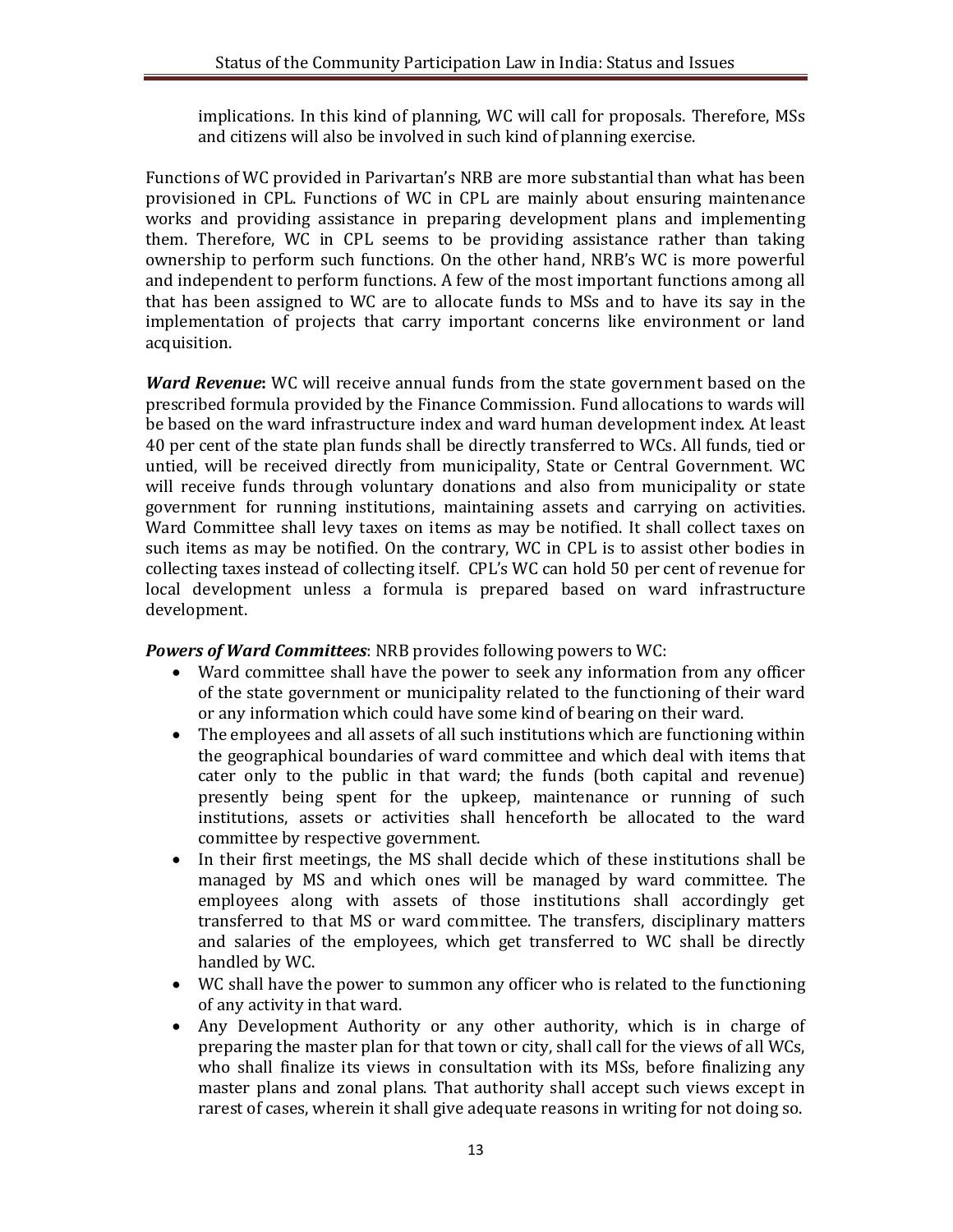- If any ward committee, after consulting its MSs, recommends any amendment to existing master plan in relation to their area, the amendment shall be implemented by the Development Authority or any other relevant agency unless there is a strong reason not to do so, which shall be communicated by the agency to the ward committee in writing. The implementation or rejection shall be communicated within a month and if aggrieved, ward committee could approach ombudsman for the same.
- Ward Committee shall have the powers to impose financial penalties on such government officials, who report to ward committee and with whose functioning the ward committee is dissatisfied.
- WC can hire any consultants to seek technical guidance on any issue.
- WC will be appointing agency for the staff which work under the WC.

Power provided to WC in NRB differs with CPL in two respects. One, NRB provides administrative powers to WC to manage their own employees including their transfers. Secondly, WC has power to impose penalties on such officials who report to WC. CPL's WC lacks such powers.

*Ward Finance Committee:* NRB creates a ward finance committee to undertake financial responsibilities. This committee will be constituted by one-fifth of total members of the WC. Tenure of each member will be one year. Each year new member will become of part of this committee, so that all WC members can get an opportunity to get involved with the financial matters. The committee shall prepare the annual budget for the Ward and place it before the meeting of the Ward Committee which will deliberate upon and approve the budget. The committee shall also maintain ward-level bank accounts for all the receipts and expenditure activities of the ward. The committee shall present accounts every 3 months at the meeting of the Ward Committee along with a report of financial transactions. The report of the Ward Finance Committee shall be made available for public scrutiny. The Ward Finance Committee constituted in CPL comprises only three members. Therefore, here, all members of the WC would not get a chance to work as members of the finance committee which can be a great learning experience for them. However, functions of CPL's Ward Finance Committee are similar to that provisioned in NRB.

*Ombudsman*: This provision is the central provision in NRB which CPL does not have. NRB suggests a three-member ombudsman in each municipality which would look into violation of any provisions of this act. A search committee of 10 eminent persons from the state will select a few names which will be presented before a committee comprised of one member of each political party headed by the Chief Minister which will finalize the names. Based on the recommendations of this committee, the Governor of the state will appoint the ombudsman. Tenure of the ombudsman will be three years. The ombudsman will be eligible to get salary and allowances equal to a High Court judge. In an investigation, the ombudsman will have power as vested in a Civil Court. ombudsman has to give decision within a month of receipt of a complaint. The ombudsman can also impose penalties on any person including government officials for non-compliance of its orders. Any member of the ombudsman can be removed if 50 or more MSs pass a resolution in this regard. Municipality will send this resolution to all MSs and if two-third or more MSs approve it, that member shall be deemed as removed. If we make an overall comparison of both Acts, NRB is more comprehensive in terms of elaborating executive functions of local bodies, giving them appropriate duties and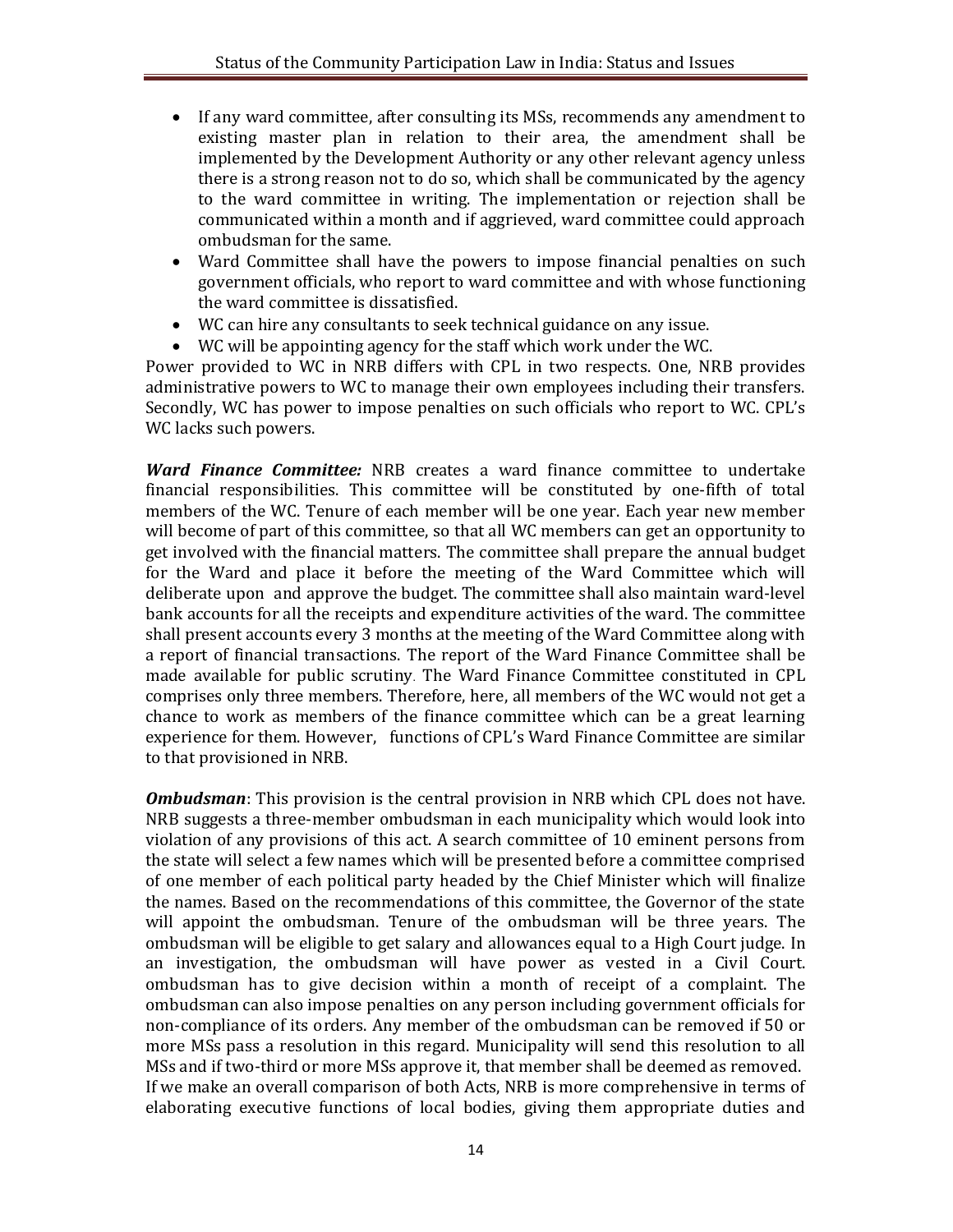rights. CPL seems to be a cautious step while promoting urban local bodies and tends to create a system where power still rests at the top. Since the line of control is visible and strong in CPL, the decentralization is still not a reality. On the other hand, NRB comes with clearer separation of domains, functions and powers between the local bodies and state government, the same remain vague among the local bodies. Many and same rights and functions have been allotted to MS and WC. Since jurisdiction of MS and WC is not different, how come both will perform same functions or duties? There are chances of conflicts and clashes between these two while discharging such duties.

### **Status of CPL across Indian States:**

Each state that is availing benefits under the JNNURM has to enact a CPL within the time period they have committed to in the Memorandum of Understanding with the Government of India. But many states have not passed CPL yet, though the year of commitment of passing the CPL of many states is already over. Table 3 reflects present status as to how many states have passed this law and how many are still to pass it. Table 4 reflects the year of commitment of different states which haven't passed this law yet.

| No. of states who have to enact CPL                                         | 31                                               |  |
|-----------------------------------------------------------------------------|--------------------------------------------------|--|
| States who have enacted CPL or                                              | 19 (Andhra Pradesh, Assam, CG, Gujarat,          |  |
| incorporated relevant provisions of                                         | Haryana, HP, J&K, Kerala, Karnataka, MP,         |  |
| CPL into the existing laws                                                  | Maharashtra, Manipur, Mizoram, Nagaland,         |  |
|                                                                             | Rajasthan, TN, Tripura, UP, WB)                  |  |
| States who have not enacted CPL or                                          | 12 (Arunachal Pradesh, Bihar, Chandigarh, Delhi, |  |
| incorporated relevant provisions of                                         | Goa, Jharkhand, Meghalaya, Puducherry, Punjab,   |  |
| CPL into the existing laws                                                  | Orissa, Sikkim, Uttarakhand)                     |  |
| Course Ctatus of Ctate Lavel Deferme www.innumericin essessed on 10/12/2011 |                                                  |  |

| Table 3: Status of Enactment of CPL (As on 30th September, 2011) |  |
|------------------------------------------------------------------|--|
|------------------------------------------------------------------|--|

Source: Status of State Level Reforms, www.jnnurm.nic.in, accessed on 10/12/2011

| Table +. Teal of commitment to Enact GL E |                                       |  |
|-------------------------------------------|---------------------------------------|--|
| <b>Year of Commitment</b>                 | States have not enacted CPL yet       |  |
| 3 <sup>rd</sup> (2008)                    | Arunachal Pradesh, Bihar, Chandigarh, |  |
|                                           | Punjab, Orissa, Uttarakhand           |  |
| $4th$ (2009)                              | Puducherry, Sikkim                    |  |
| 5 <sup>th</sup> (2010)                    | Goa, Jharkhand, Meghalaya             |  |
| 6 <sup>th</sup> (2011)                    | Delhi                                 |  |

#### **Table 4: Year of Commitment to Enact CPL**

Source: Status of State Level Reforms, www.jnnurm.nic.in, accessed on 10/12/2011

Now the major question is whether the states that have enacted CPL in the form of either a new law or necessary amendments to existing acts/laws have followed the model of CPL adopted by the Government, or what extent they have come close to Parivartan's model NRB. In the following, we will look at the status of CPL in those states who have adopted CPL, comparing their laws with the government's CPL and Parivartan's NRB.

#### **A Review of Madhya Pradesh Nagar Palika Mohalla Samiti Act, 2009:**

MP brought this Act in June 2009 which provisions constituting Mohalla Samiti (MS) below the existing lowest strata of urban local self-governance i.e. ward. Mohalla in this Act has been defined as a portion or sub-set of a local body, a colony, an apartment, a complex where minimum 100 households reside. A ward in a medium city, generally,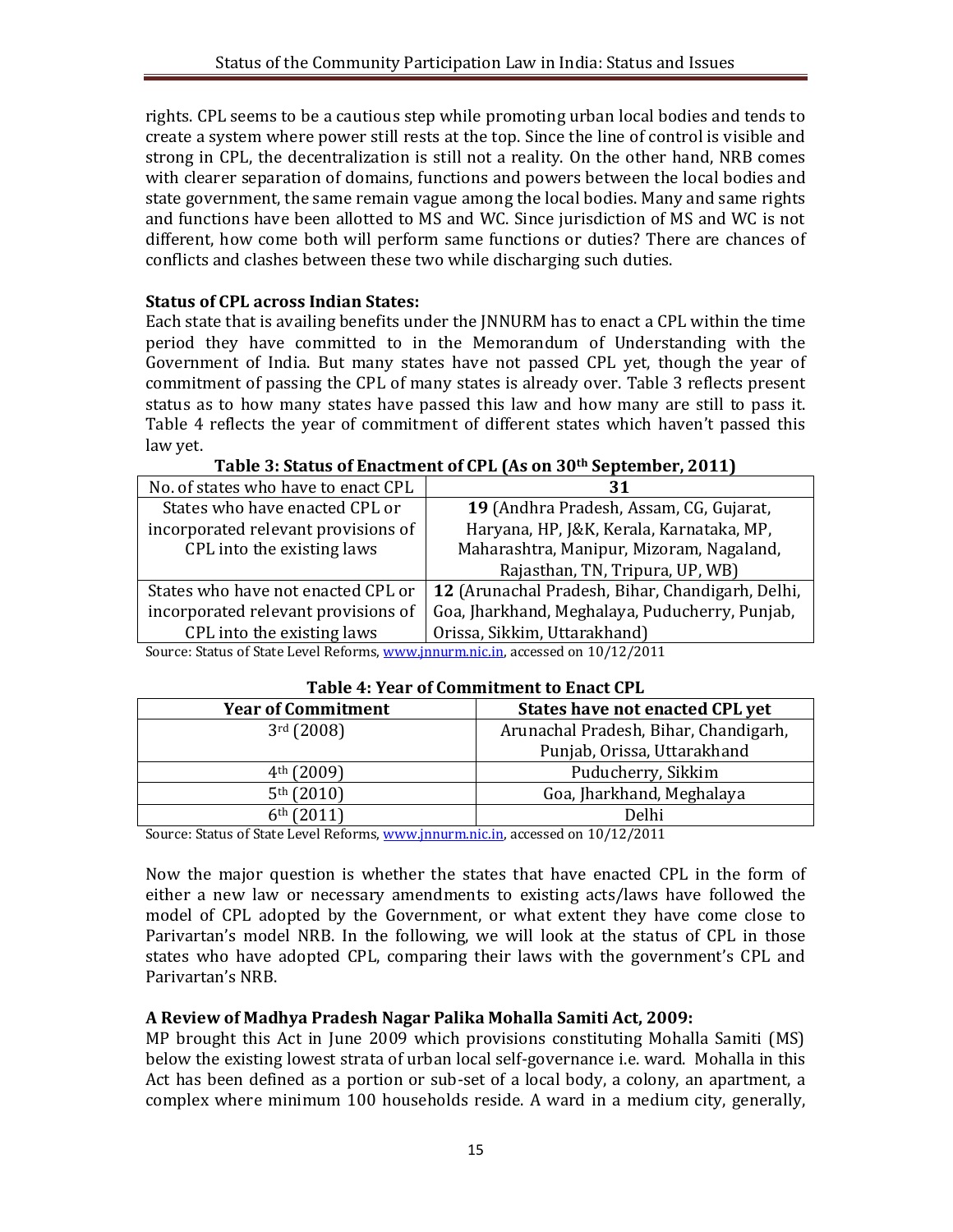consists of 15000-20000 population. It means that in a ward there will be many MSs. This is good for people in the sense that if MS is small in size, people can manage their own governance effectively. But, this should necessarily be coupled with effective devolution power and financial autonomy. MS in this Act is headed by a President, a Vice-President and a Treasurer. These three office-bearers of MS will be elected by the people. Councillor of the ward is a member and the patron of the Samiti. Term of the MS is five years but not co-terminus with the urban council or municipality. There is no provision for removal of members of MS in case they are found guilty of any misconduct. NRB does have such provisions, though CPL doesn't have.

Functions and duties assigned to MS in this act are not as substantive and wide as provided in CPL and NRB. Very first provision of the Act is that the MS is to be the eyes and ears of the municipality, which gives a sense that MS is to work as a subordinate organ of the ward and municipality instead of being an independent and an empowered local body elected by the people. The functions assigned to the MS in this Act are generally to provide assistance rather than taking ownership of the functions to be performed within the boundaries of MS. The Act clearly provisions that MS has to perform supervisory and facilitating functions as an agency of the local body. Similarly, MS has not been given enough space to arrange their own resources which exist within the jurisdiction of the MS. MS has to depend on the allocations made to it by municipality, the state and central governments and contributions made by residents of the Mohalla. However, the MS can charge for supervision and consultancy fee for the work that it does for the local body. But this kind of provision sets MS as an agent or out-sourcing agency instead of the lowest formation of local self-governance.

If we compare CPL and NRB with the Madhya Pradesh Nagar Palika Mohalla Samiti Act, 2009, this Act lacks in establishing MS as lowest strata of local self-governance in urban areas. MS does not have power to prepare annual plans and annual budgets for the Mohalla. Similarly, MS does not have rights to arrange financial resources for themselves to manage their affairs. Resources that exist within the jurisdiction of the Mohalla is out of MS's purview and will be managed by the municipality or state government. Financial management in CPL and NRB are very substantial and extensive. CPLs' AS and NRB's MS have power to constitute a separate committee to take care of financial matters. Similarly, both proposed structures have rights to claim a fixed share of revenue and to manage resources that exist within their jurisdictions. Another important function that has been assigned to these structures in both CPL and NRB is that AS and MS will have power to identify beneficiaries for various social welfare and security schemes, so that irregularities in the distribution of such benefits can be checked. AS and MS would also verify these beneficiaries. At the minimum, AS and MS also have rights to seek information from the municipality and officials who are associated with works which influence/affect that Mohalla or Area. MS in this Act does not have this right. More importantly, Madhya Pradesh Nagar Palika Mohalla Samiti Act, 2009, does not reorganize structures and functions of ward committees as CPL and NRB have done. MS representatives are not members of Ward Committee while in CPL and NRB, members of AS and MS are the members of the Ward Committee. Establishment of MS as lowest strata of local self-governance in urban areas can be effective only when they have the required autonomy in performing given functions and managing financial resources.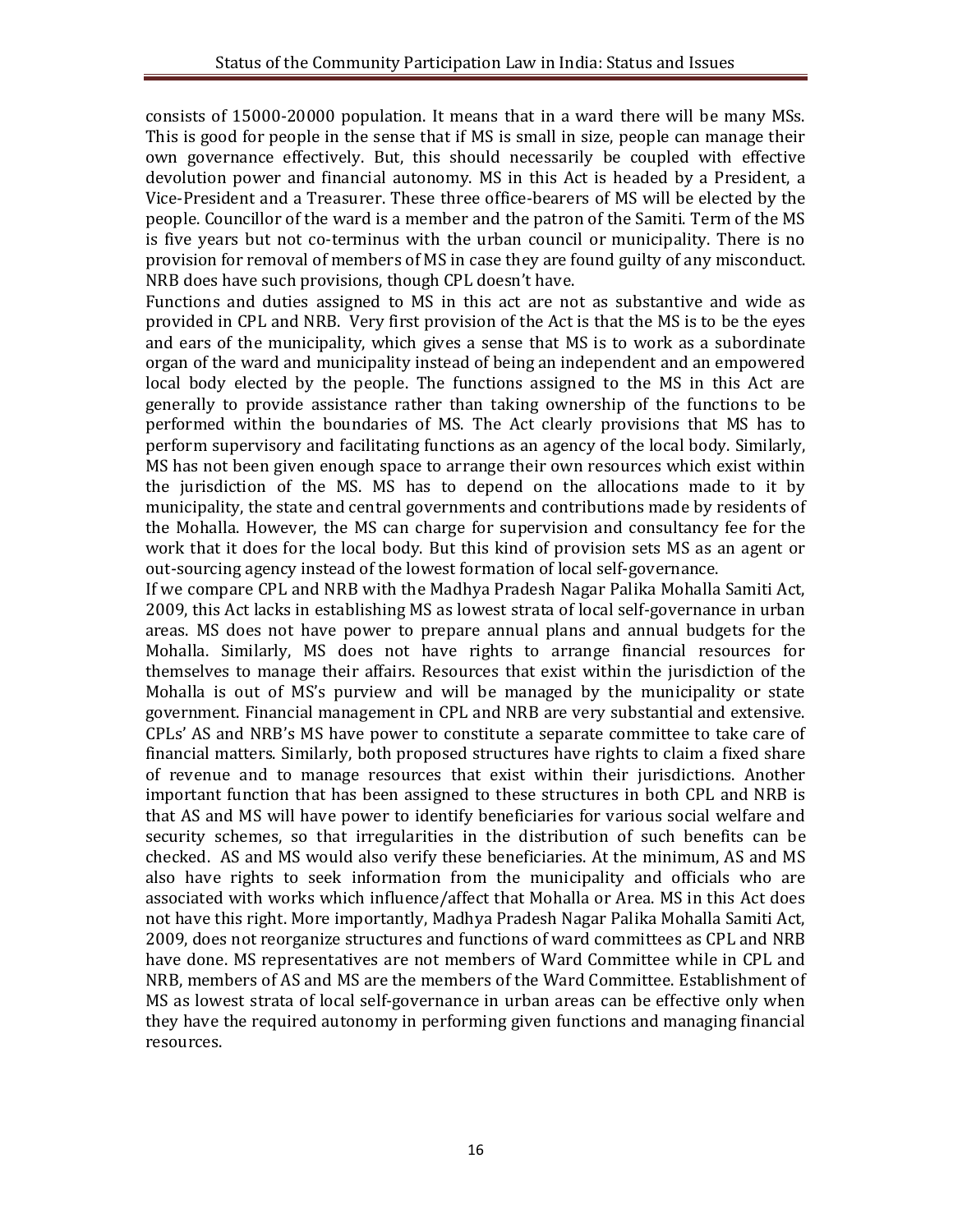### **A Review of Karnataka Municipal Corporations (Amendment) Act 2011:**

Karnataka's Act has attracted most criticism for its inefficient structures of AS and WC that it has put in place. This Act does not comply with the provisions that have been envisioned in the CPL proposed by the Government of India as a leg of mandatory reforms proposed under the JNNURM. The most important and basic deficiency in this act is the appointment of AS representative. The Act provisions that AS representative will be nominated by the Corporation on the basis of the councillor's recommendation instead of being elected by the people through secret ballot election. The independent election is fundamental to ensure that ASs are independent and powerful in ensuring effective and transparent governance. If the AS representative is nominated, there are chances that the councillor would choose a person of his/her convenience and it would hurt the neutrality of the AS. The tenure of the AS representative is co-terminus with the tenure of the councillor. It means, if for any reason the councillor is removed or changed, nomination of the AS representatives would be done again on the basis of recommendation of the new councillor.

As far as functions and duties are concerned, only two important functions have been assigned to AS. Rest of them are just tentative which do not ensure that AS is independent enough in performing those functions according to requirements and interests. These two functions are identification and verification of beneficiaries. However, the verifications done by AS are not final. WC will again scrutinise it and forward it to the Corporation. In CPL and NRB, verifications of beneficiaries done by AS/MS are final. Secondly, ASs will prepare ward development scheme and will forward it to the WC. But again, in this Act, AS has not been given duty to prepare the budget. In terms of financial functions, AS have to support tax mapping and encourage people to pay the taxes in a timely manner. But the Act does not mention how share of such taxes will be reserved for the AS.

No rights or powers have been assigned to ASs in this Act. Similarly, in the WCs, the Act does not give representation to AS representatives. Most of the states, which have enacted CPL, have given representation to AS representatives in the WC. WC in this Act is constituted by the councillor and 10 other members who are nominated by the corporation on the basis of recommendation of the councillor. Though functions assigned to WC in this Act are broader than what has been assigned to AS, but at the same time, no arrangement has been done for the financial autonomy of the WC. WC has to depend upon the municipality of governments to manage their expenses. In contrast, both- CPL and NRB- provide major financial powers to WCs to ensure that they are autonomous enough in discharging their duties and they are not dependent on anybody for the financial support. Karnataka Municipal Corporations (Amendment) Act 2011 is silent on the removal of AS or WC representatives and does not propose any grievance reddressal system like an ombudsman as NRB has proposed.

A most weak point of the Karnataka Act is that powers have been given to councillors to veto any decision taken by the ward committee nullifying the whole concept of citizens' participation.

#### **A Review of the Greater Hyderabad Municipal Corporation Rules 2010:**

Hyderabad Municipal Corporation is the first urban body which has implemented community participation law on the ground. However, the law seems to be an ordinary legal arrangement without assigning concrete powers and functions to lower strata of ULBs. Hyderabad Municipal Corporation Rules, 2010, has provisions for establishing AS and AS representatives. The appointment of AS representatives is to be done by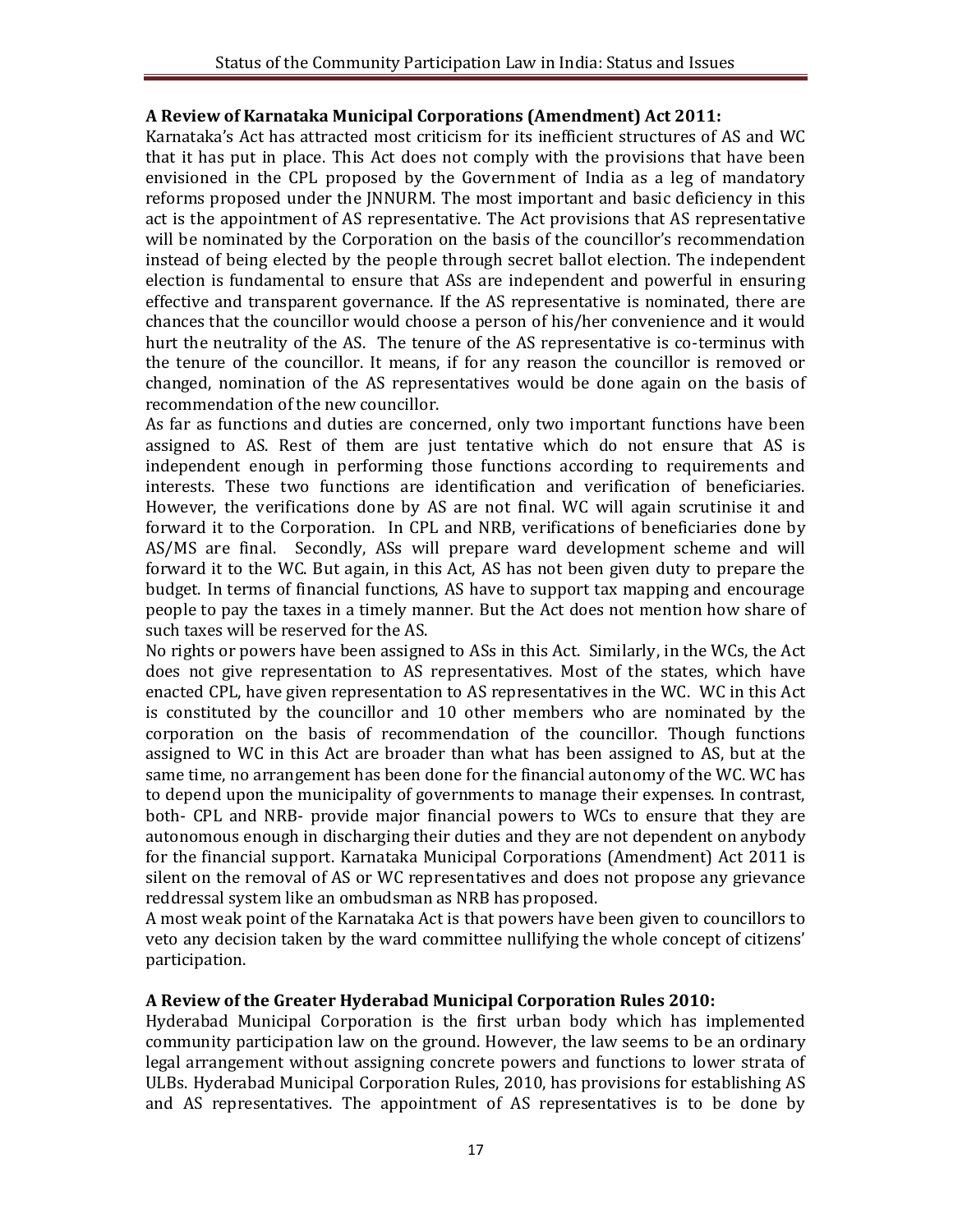nominations made by the Corporations, instead of electing them directly by the people. This provision is one of the fundamental flaws that this law suffers from. As far as functions and duties are concerned, AS has to prepare its developmental plan and has not been given autonomy to manage any financial resources to execute its plan. In fact, AS has not been given any responsibilities regarding the direct implementation of any schemes and programmes. Therefore, it has also not been given any financial autonomy. Functions and duties that have been assigned to AS are mainly supervisory, but the primary responsibility of the implementation rests with the Corporation. AS's span of work is limited to merely identifying beneficiaries of schemes and programmes and suggesting locations for establishing urban services. Rights and powers of AS are limited to seeking information on schemes, plans and budget and launching awareness campaigns. Ironically, organizing campaigns to mobilize common people is listed in this law as one of the rights of the AS, while in reality, it is not a right or power. It is just an activity.

Secondly, the most important aspect of the community participation law is the WC. WC consists of the councillor, nominated members from civil society organizations and AS representatives. WCs have been given responsibility to prepare the developmental plan and annual reports. One of the important provisions which this law encapsulates is that WCs will get 20% of the annual budget to carry the maintenance works of urban services. These works will also be identified by WCs itself. In addition to it, WCs have been given the usual functions and power to perform. These include supervision of implementation of urban services related works, identifying beneficiaries, mapping of infrastructure index, helping in tax collections, right to be consulted in land use matters, etc.

What this law lacks, compared to what CPL and NRB propose, are the provisions of recall and financial autonomy. No provision has been put in place to recall members of ASs and WCs if they are found guilty of misconduct. No grievance redressal system has been suggested in this law. Similarly, ASs and WCs both have not been provided power to manage financial resources which is supposed to be the key of effectiveness of any institution.

## **A Review of the Haryana Municipal Citizens' Participation Act, 2008:**

The Haryana Municipal Community Participation Act (HMCPA) 2008 establishes Area Sabhas in those wards where population is more than 10,000. It remains questionable as to why ASs cannot be established in those wards where population is less than 10,000. Generally, all Acts, i.e. JNNURM's CPL and other states, have provisioned to establish such structures at polling booth or lower levels where population is about 1200-1500 or even less. Therefore, the HMCPA seems to overlook the very purpose of establishing structures like ASs to provide structures with smaller boundaries, so that citizens can participate in their activities effectively.

The AS representative in HMCPA has to be nominated by the municipality instead of being elected by the people of that area. This is the second important loophole in this HMCPA. The municipality or ward authorities would like to put their people as AS representatives who may behave in a partial manner. Nominated representatives would be loyal to their bosses instead of being responsible to common people because they are not elected by the people. Therefore, HMCPA seems to violate second most important aspect of CPL that people should elect their representatives using secret ballot system. The HMCPA also does not say anything on recall of AS representatives.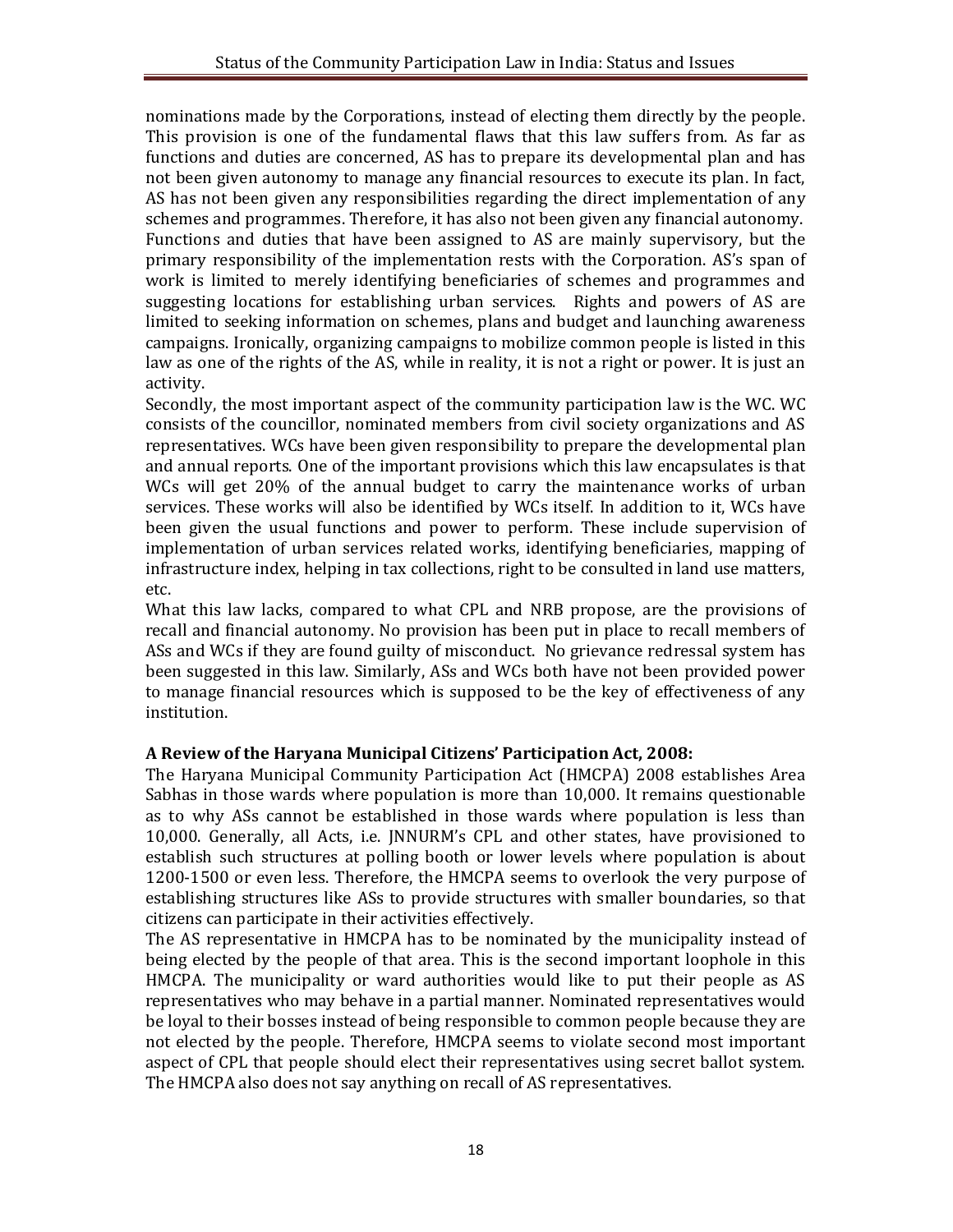The HMCPA gives responsibility of generating plans for development schemes but does not state clearly whether ASs shall have duty to prepare the annual plan for the area. As far as financial power is concern, HMCPA follows what JNNURM's CPL does. HMCPA seeks ASs to be involved only in tax mapping and collection of the same without providing its share to AS. Other functions given to ASs include suggesting localities to install public services, identifying beneficiaries for developmental and welfare schemes, identifying deficiencies lacunae in public services and mobilizing voluntary labour support among people. Normal functions and duties provided in HMCPA equate what has been provided in CPL. However, these functions remain negligible compared to what has been provided in Parivartan' NRB. As far as rights and powers are concerned, ASs in HMCPA have power to seek information from the authorities regarding matters related to the interests of their particular area. No other power or rights, like CPL, has been provided to ASs in HMCPA.

The HMCPA also has provisions to constitute WC comprised of the councillor, AS representatives and civil society representatives. HMCPA's WC has more or less similar functions and duties to perform as CPL has except one important function that HMCPA does not provide to WC. This function is preparing ward budget. Though HMCPA's WC has to prepare the ward plan, preparing the ward plan seems ineffective and meaningless if the WC does not have the power to prepare the ward budget. Not having power to prepare the ward budget has a direct bearing on the financial powers of the WC. HMCPA's WC has not been given any financial power except to help in collecting taxes. CPL has a provision to allocate WCs a share of financial resources until the ward development index reaches a certain level. Later, finances will be provided according to the ranking of ward development index. Parivartan's NRB does also have a provision to provide share of revenues and taxes to WC to execute its plan and manage its administration. NRB proposes more resources to WC than what CPL does.

Rights and powers provided to WCs in the HMCPA are limited to obtain information and to being consulted on land and zoning issues, while CPL also gives power to WCs to impose penalties on officials if they are found in any kinds of misconduct that affects people's interests in the ward. NRB has provided more number of rights and powers to WCs including its control on environmental issues, summoning officials and allocations of resources directly to ward to manage institutions working for the public in the ward. Unlike NRB, HMCPA and CPL do not say anything on removal of WC members and no provision of grievance reddressal has been included in the Act.

#### **A Review of Jammu & Kashmir Municipal Laws (Second Amendment) 2010:**

Jammu & Kashmir Municipal Laws (Second Amendment) (JKMLs) was passed in 2010 in order to fulfil the mandatory reform provision of JNNURM of enacting a CPL. JKMLs provides for constitution of ASs comprising the area where not less than 500 and not more than 1000 people reside. AS representative is elected by citizens of the particular Area and his/her term is co-terminus with that of the municipality. JKMLs follows a similar scheme of constituting AS as that proposed by CPL. No difference exists in proposing AS in terms of the constitution of AS, election of AS representatives, functions and duties assigned to AS and rights and power provided to AS. Overall concerns remain the same as JKMLs does not provide financial autonomy to AS in terms of power to make annual plan and manage resources to execute the annual plan.

As far as WCs are concerned, JKMLs provides more or less similar duties and functions to them. CPL assigns duty to WCs to implement functions mentioned in the  $12<sup>th</sup>$ schedule. JKMLs, though, does not mention clearly that WC shall implement all functions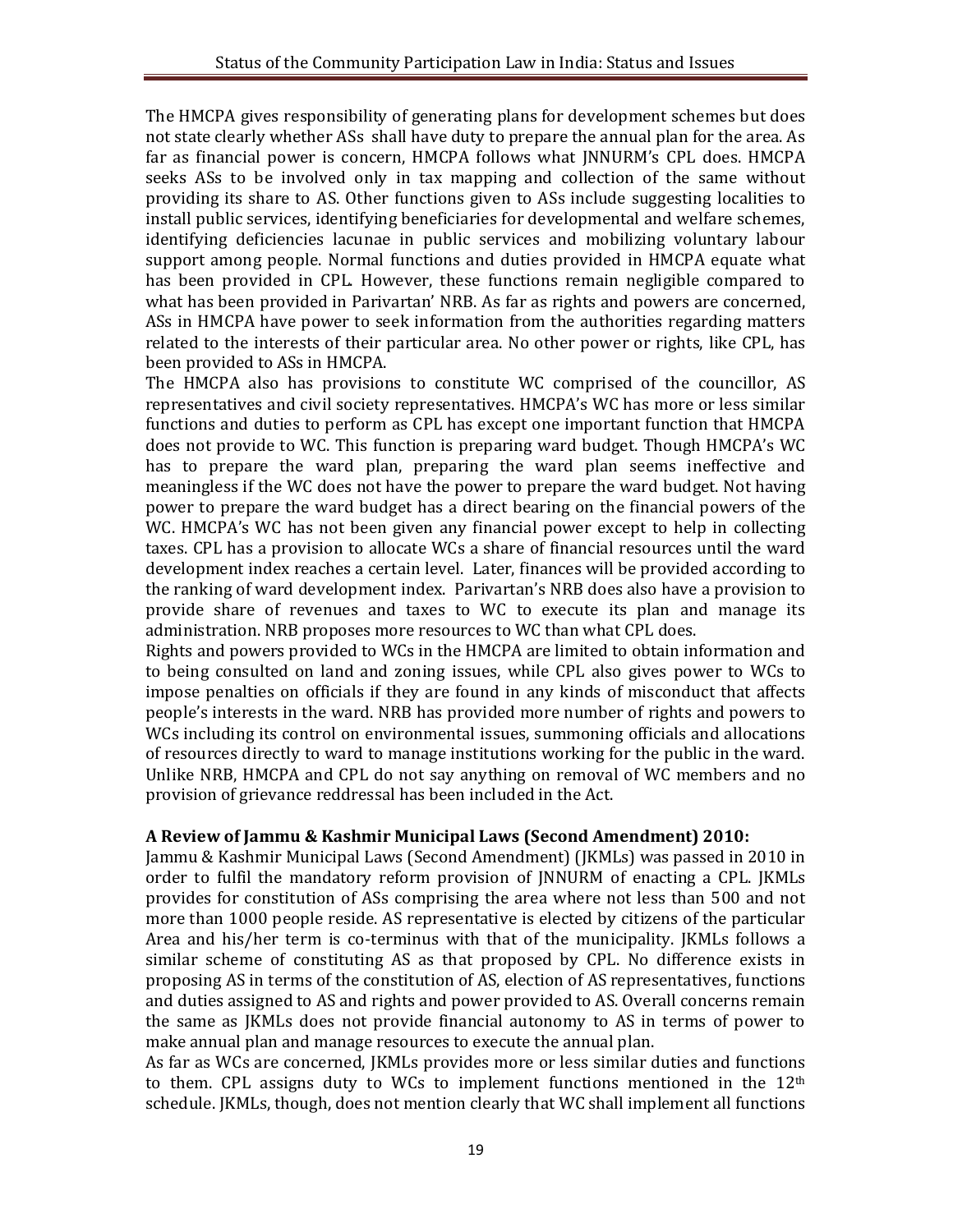mentioned in the 12th schedule but provides implementation power to WC in more or less all functions mentioned in the  $12<sup>th</sup>$  schedule. JKMLs provides large scale supervisory and monitoring responsibilities to WCs in the implementation of basic urban services. As far as financial powers are concerned, JKMLs directly allocates 20% of the total municipal budget to the WC while CPL allocates finances on the basis of ward infrastructure index. However, two crucial functions remain out of the purview of WCs in JKMLs. These two functions are preparing the ward budget and imposing penalties on officials. This has been observed in most of the states' law that WCs have been given responsibility of preparing plan but the same WCs have not been given power to prepare budget.

Rest of the functions and powers of WCs remain the same as provided in the CPL including seeking information on important matters related to wards, revenue and budget. JKMLs is silent on the provisions of removal of WC members and grievance reddressal system.

#### **A Review of Manipur Municipal Community Participation Act 2010:**

Manipur Municipal Community Participation Act (MMCPA) does not propose constitution of Area or Mohalla Sabhas. The mandatory reforms proposed by the JNNURM at the state level emphasizes introduction of a structure below the ward so that citizens can participate in local self-governance effectively. MMCPA provisions constitution of ward committees, namely Ward Development Committees (WDCs). WDC is to be constituted by the Councillor of the ward, with two elected members from the ward and two members of civil society nominated by the state government. In other state laws, civil society members are nominated by the municipalities based on the recommendation of the councillor of the ward. In this Act, since Manipur state is very small, the state government retains the responsibility of nomination of such members.

Roles and responsibilities assigned to WDCs in MMCPA are more substantive than any other states' law that proposes constitution of ward committee. WDC has been given duties to prepare the ward plan and budget. WDC has also been given responsibility to manage urban public services such as drains, water supply, sanitation, parks, roads and streets, in a decentralized manner. One of the distinct roles that WDC has to play, and other states' law do not provide this function to WC, is to prepare a report on housing and PDS in the ward. MMCPA provides other supervisory and advisory functions to WDCs as provided in the CPL. As far as financial power is concerned, WDC has right to keep/get 50% of total ward revenue unless ward infrastructure index is prepared. After such index is prepared, fund allocation to ward will be based on the rank of the index. Therefore, MMCPA provides all those functions, duties, rights and powers that have been provided in the CPL. No provisions have been made in the MMCPA concerning the removal of WDC members and grievance redressal.

## **A Review of the Assam Nagara Raj Act 2007:**

Assam is one of the earliest states to pass or incorporate provisions of the community participation law into the existing law. The Assam Nagara Raj Act (ANRA) establishes ASs in the same manner as CPL does. ASs in ANRA are to be constituted for one or more, but

not more than five polling booths and the AS representative is to be elected directly by the people using secret ballot system. In terms of functions and duties, ASs have been provided very few implementation-related responsibilities that should be given to manage basic public services.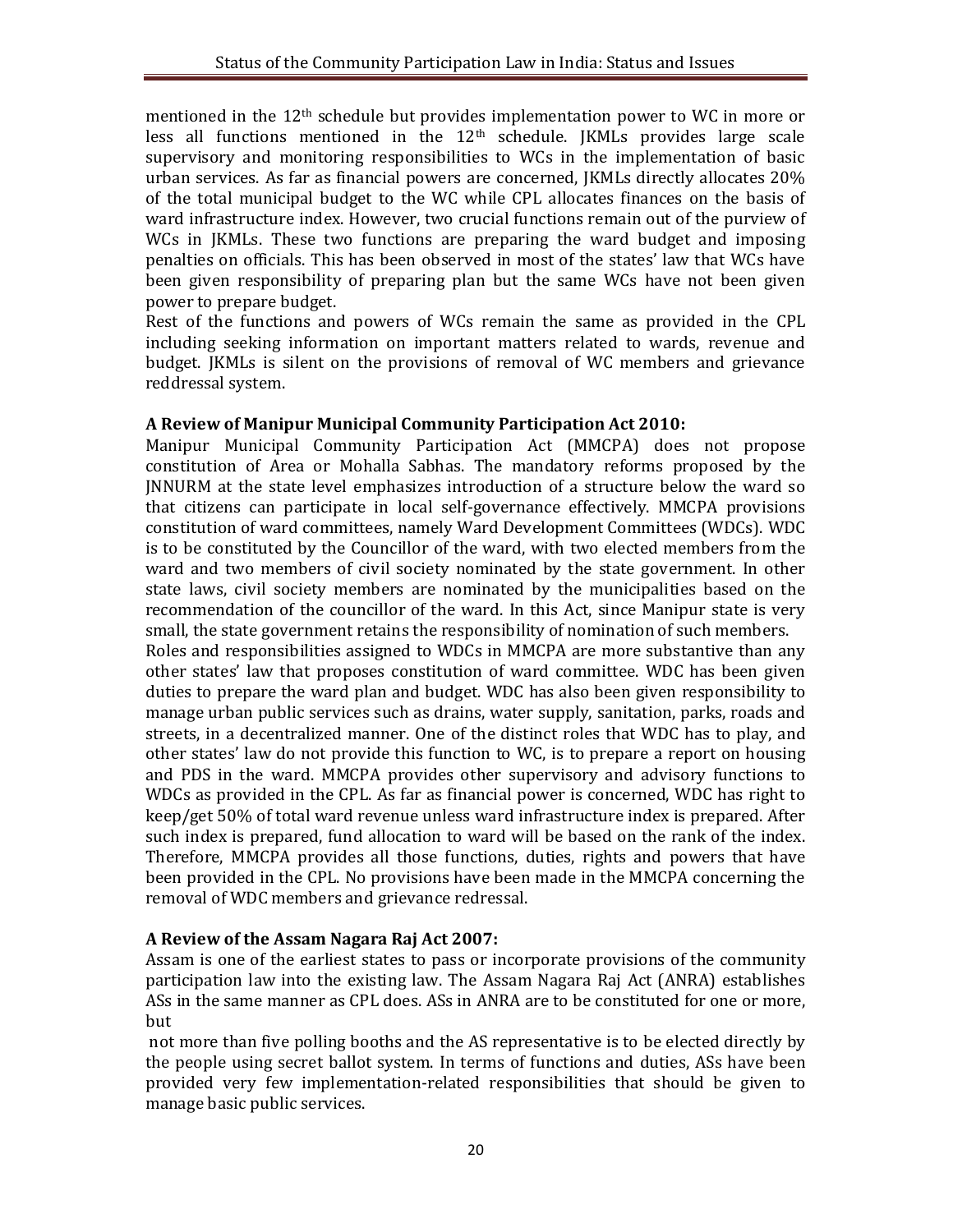ASs have been given the duty to suggest locations for installing services like water tap, street light, sanitation units, etc., but not given the responsibility of setting up the same. ASs have to prepare plans for development schemes and forward it to WCs, but without having power to produce budget for the same. As far as rights and powers are concerned, ASs have been given right to seek information from WCs regarding budget, revenue and any other information related to decisions taken that are concerned with the Area. ASs have also rights to identify beneficiaries for development schemes.

Besides the above mentioned, other duties, rights and powers are related to mobilizing people, imparting harmony and unity among people etc. ANRA does not provide any financial power to AS except providing assistance in tax mapping and collection.

ANRA also constitutes WCs with the Councillor of the ward, AS representatives in the ward and nominated civil society members. Duties and functions assigned to WC are similar to what has been provided in the CPL, except that the ANRA does not commit to transfer all those functions and duties that are provided in the  $12<sup>th</sup>$  schedule. As far as the rights and powers provided to WCs are concerned, WCs have rights to retain 50% of ward revenue for local development. WCs also have rights to get all administrative and financial support for their functions. However, ANRA does not provide power to WCs to be consulted on land and zonal regulations related issues. WCs also do not have power to impose penalties on the maladministration of officers involved in the works being carried out within the ward.

#### **A Review of The Gujarat's Community Participation Law:**

Gujarat's Law does not provide any provision for the constitution of Area Sabhas in urban areas. This violates the very spirit of community participation that was an important part of JNNURM guidelines. The objective of JNNURM is to institutionalize citizen participation as well as introduce the concept of the Area Sabha in urban areas. The Gujarat draft does not address this issue anywhere. The larger objective of JNNURM's CPL is to engage citizens in urban governance, i.e., municipal functions, but Gujarat's Law does not suggest any structure which can encourage effective citizen participation. Since constitution of Area Sabhas or a structure like this is a part of mandatory reform that has to be brought at the state level, Gujarat's Law violates this requirement.

Gujarat's Law talks about WCs but does not reconstitute it as has been done in various other states' laws and JNNURM's CPL. It retains the structure of WCs as provided in the Bombay Provincial Municipal Corporations Act 1949. The Bombay Act gives complete freedom to the municipal corporation to constitute WCs and overlooks any kind of inclusion of citizen participation in it. CPL provides for reconstitution of WCs including members of civil society and AS representatives. But, Gujarat's Law does not include these members and maintains its old structure. Section 3 of Gujarat's Law discusses the roles and responsibilities of WCs. It clearly mentions that the role of the WC is advisory which is subject to the control of the municipal corporation.

Roles and responsibilities of WCs in Gujarat's new law are namesake only and restrict the functions of the Ward Committees to merely advisory functions. The provisions that are assigned to WCs leave it ineffective. Most of functions of WC are to review of the ongoing implementation of schemes and programmes being controlled by the corporation and report to the corporation about the same. Functions of the WC overlook provisions under the 12th Schedule of the Constitution completely. WCs in Gujarat's new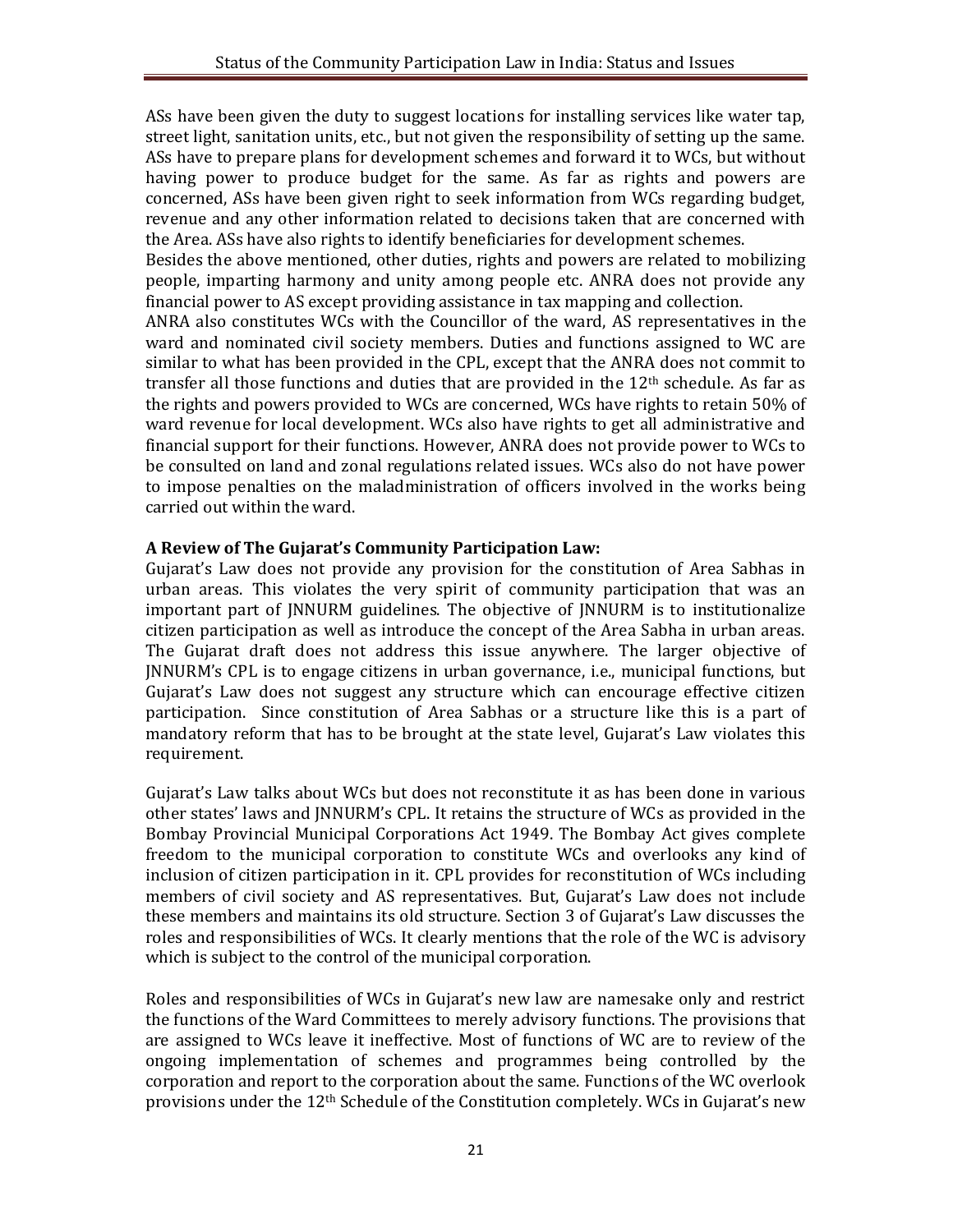Law lack roles related to planning or the budgeting for the ward. It also ignores role of the WCs in identifying beneficiaries for the schemes and programmes which is part of CPL and other states' laws. Even this does not give power to WCs to seek information from the municipal corporation and concerned officials. The existing law does not comply with the mandatory reforms suggested by the JNNURM and needs to be strengthened further.

# **A Review of Maharashtra Municipal Corporation and Municipal Council (Amendment) Act 2009:**

Maharashtra Municipal Corporation and Municipal Council (Amendment) Act 2009 proposes constitution of Area Sabhas in Municipal Corporations in Mumbai and Nagpur and in Municipal Councils at the polling booth level. But, very importantly, this Act does not provide any provisions for the election or nomination of AS representative. According to this Act, the councillor of the ward will be the chairperson of the AS and the councillor will appoint a secretary of the AS who will be a superintendent-level official. The AS in this Act does not ensure citizen participation at the area level. Though the councillor as chairman of the AS, has to organize meetings of the AS - at least one meeting in six months - it does not ensure that the AS would be able to accommodate voices of citizens.

As far as functions and duties that this Act assigns to ASs, these are more advisory in nature. The AS has to suggest the locations for installing public services and also has to identify deficiencies in these public services. But the AS does not have the right to implement basic services directly under its supervision. The AS has also been given the responsibility to suggest to the corporation its priorities under the schemes and development programmes of its choice. The AS does not have the power to produce plans for the Area or the budget. These two activities are the central points for the functioning of of any kind of decentralized structure . If the structure is decentralized, it has to be given powers to make plans and raise resources to execute that plan. As far as financial functions are concerned, this Act gives the AS the responsibility of tax mapping and assisting in its collection. The Act does not guarantee whether a part of this revenue will be given to the Area. The Maharashtra Municipal Corporation and Municipal Council (Amendment) Act 2009 provides only two rights to ASs. One is about seeking information from the WC and any official who is linked with any kind of work that is being carried out in the Area or has an effect on the Area. Second right is to have the attendance of ward-level officials related to public services during the AS meeting or on need. No other rights or powers have been assigned to the AS in this Act.

The Maharashtra Municipal Corporation and Municipal Council (Amendment) Act 2009 does not contain anything regarding Ward Committees or any institutions similar to it.

## **A Review of Orissa's Community Participation Law (Proposed):**

1

Orissa has not yet passed the community participation law<sup>4</sup>. However, the Cabinet of Orissa approved the draft of the bill and it was intended to be presented in the legislative assembly in the winter session of last year. But this draft does not have any provision regarding the constitution of Area Sabhas. The Draft overlooks the mandatory

<sup>4</sup> Status report of urban reforms as on Sept 2011, Ministry of Urban Development, Government of India.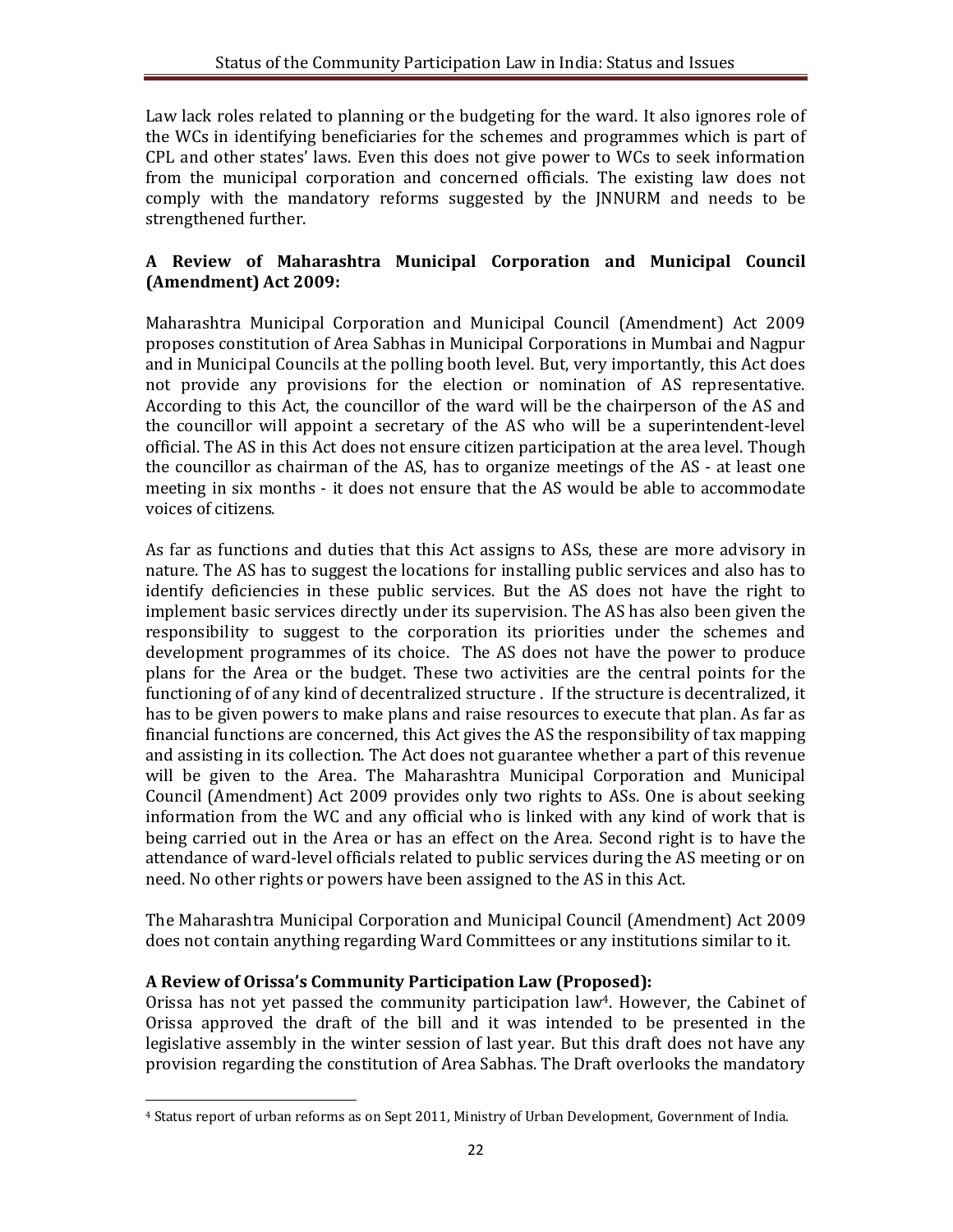provision of having a three-tier system of decentralization in urban areas where the Area Sabha is the lowest and third tier. This indicates that the draft bill does not address the issue of citizen participation seriously, even though the Government of Orissa has entered into a MoU with the Ministry of Urban Development, Government of India, to bring such changes.

The Draft bill proposes the formation of WCs. The structure proposed in the bill is very wide. It contains a total of 13 members including persons from slums, civic bodies, civil society, professional institutes, administration, community, and trade and industry organizations. Out of a total of 13 members, 9 members are nominated by the municipality. Rest of the 4 elected members are directly elected by people. Three of them are elected from Residents' Welfare Associations one from slum committees. Therefore, it is doubtful that decisions taken in the WC will be impartial. It is anticipated that nominated members would side the corporator or other municipal officers. The Draft says that the WC meeting would be organized once a year. If this is the case, it is doubtful whether one meeting is sufficient for the preparation of the annual plan and annual budget.

Functions and duties assigned to the WCs are more or less the same as those provided in JNNURM's CPL. But this draft lacks the powers given to WCs in the CPL regarding ward revenues. The Centre's model CPL provides power to keep 50 percent of the ward revenue for local development unless the ward infrastructure index is of a certain level. But this draft does not provide such rights and powers. Similarly, Orissa's draft does not spell out the rights to seek information from a concerned official, which is the part of the Centre's CPL. Overall, since this draft does not propose establishment of Area Sabhas, the constitution of WCs also does not seem to ensure citizens' participation in the governance of their own affairs.

## **A Review of Meghalaya's Community Participation Bill 2010:**

Meghalaya's Community Participation Bill (MCPB) is still to be enacted. MCPB does not make a provision for Area Sabhas. Since Meghalaya is not a big state, therefore, possibly, urban set ups in the state do not need a three-tier decentralized system. MCPB provides for a 11-member WC, including 10 members to be nominated by the government. MCPB devolves to the WC the responsibility of preparing annual plan for the ward, supervising and executing developmental schemes and assisting the municipal board in implementing basic urban services including water, sanitation, waste management, street lighting, roads, parks etc. But the MCPB does not provide financial powers to the WC. The MCPB does not give power to the WC to prepare the ward budget and any other financial responsibilities, except assisting in collecting revenues and taxes. The MCPB does not also provide any rights and powers to the WC. This is peculiar as it is questionable how citizen participation in decision making can take place in the WC if it has no rights and powers. The autonomy of the WC is further subverted through the provision that all decisions taken by the WC shall be put before the municipal board for final decision. It means that the line of control still lies with the municipal Board. The MCPB also fails to include a substantial part of the Centre's CPL. The MCPB also seems to neglect the spirit of the CPL in that it fails to create such structures which can facilitate citizens' participation in the newly modified structure of urban governance.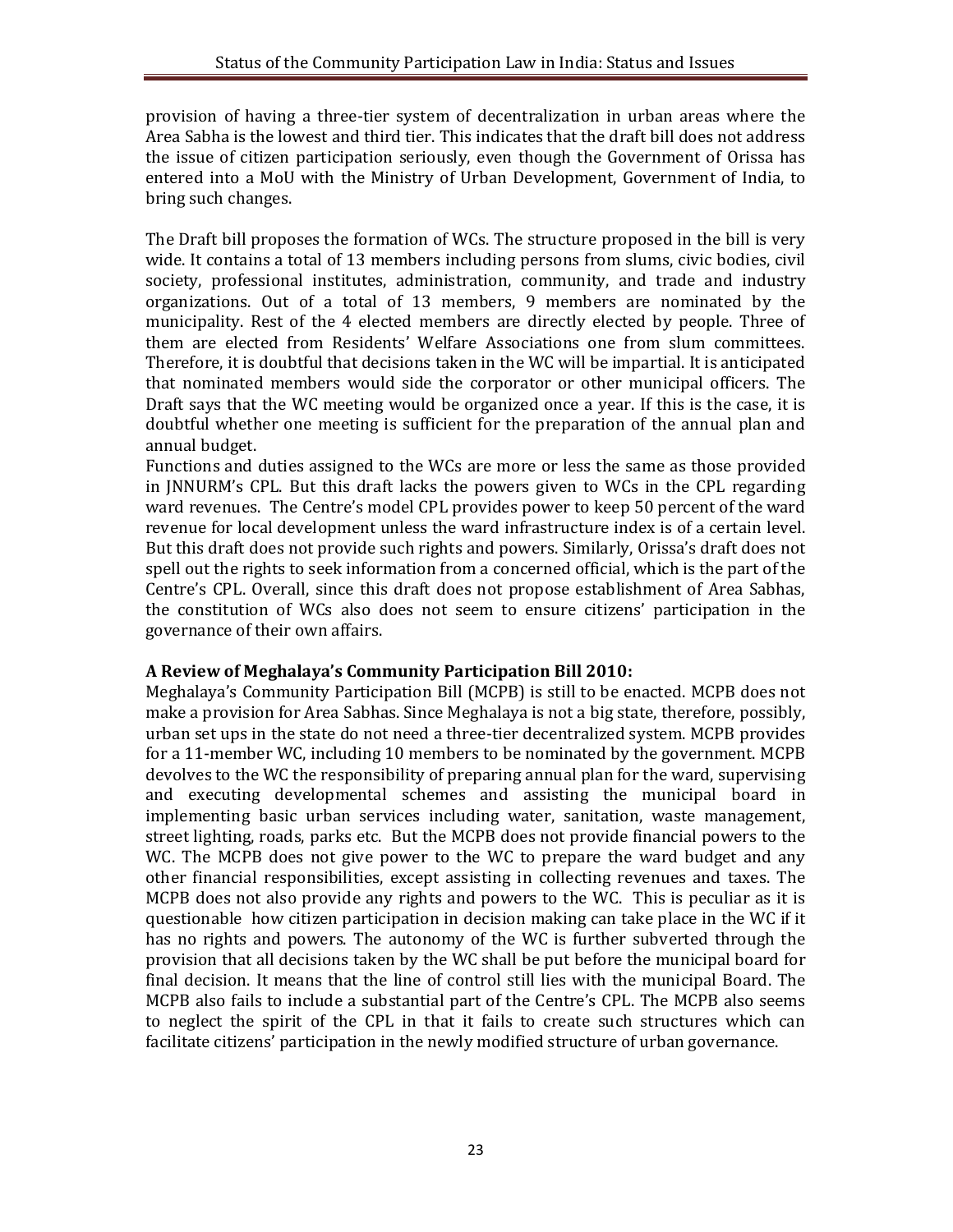### **Important Reflections from States' Community Participation Laws:**

The following important reflections have emerged from the study of 11 states' laws which include 9 states where laws regarding community participation have been passed and 2 states where such laws are still to be brought into the force:

- Four states' laws, i.e., Manipur, Gujarat, Orissa and Meghalaya, do not have any provision for constituting Area Sabhas or any such kind of structure.
- Two states' laws, i.e., MP and Maharashtra, do not have provision of constituting/reconstituting ward committees as suggested in the Centre's CPL.
- Out of 7 states which propose to constitute ASs, 2 states' laws, i.e., MP and Karnataka, do not provide any rights and powers to the ASs.
- Out of 9 states which propose to constitute/ reconstitute WCs, 4 states' laws, i.e., Meghalaya, Orissa, Gujarat and Karnataka, do not provide any rights and powers to WC.
- Out of 7 states which propose to constitute ASs, 4 states, i.e., MP, AP, Haryana, and J&K, assign functions to ASs to prepare annual plans for the Area/locality.
- No state gives responsibility to the AS to prepare the annual budget.
- Out of 9 states which propose to constitute/ reconstitute WCs, only Gujarat does not provide the duty to WCs to prepare the ward plan, while other states have made provisions for it.
- Out of 9 states which propose to constitute/ reconstitute WCs, 6 states, i.e., Karnataka, Andhra Pradesh, Haryana, J&K, Gujarat and Meghalaya, do not give responsibility to WCs to prepare the annual budget. This responsibility still rests with municipalities.
- None of the states provide a financial share to ASs, except MP that provisions to allocate a share of funds to Mohalla Sabhas.
- Four states, i.e., Andhra Pradesh, J&K, Manipur and Assam, provide a fixed share of funds to WCs.
- Three states MP, J&K and Assam have provisions to elect AS/MS representatives; the rest nominate them.
- AS representatives are part of the WC in four states Andhra Pradesh, Haryana, J&K and Assam.
- Five states propose to create a ward infrastructure index and allocate funds to the WC according to the rank of the index.

#### **Best Practices of Citizens' Participation in Urban Governance across the World:**

India has a fairly better system of decentralization in urban governance compared to other countries in the Asian region, though some Asian countries have established deeper structures of decentralization. For example, India is still struggling to establish development planning at the local level. Nepal has already established development committees at the village and district level. Similarly, JNNURM's CPL tries to establish a three-tier system of governance, while in Bangladesh a four-tier system is already in place. This system works at the village, union, thana and district levels. Though Asian countries could not develop best practices regarding citizen participation in urban governance, Latin America has established a more robust and effective system of citizen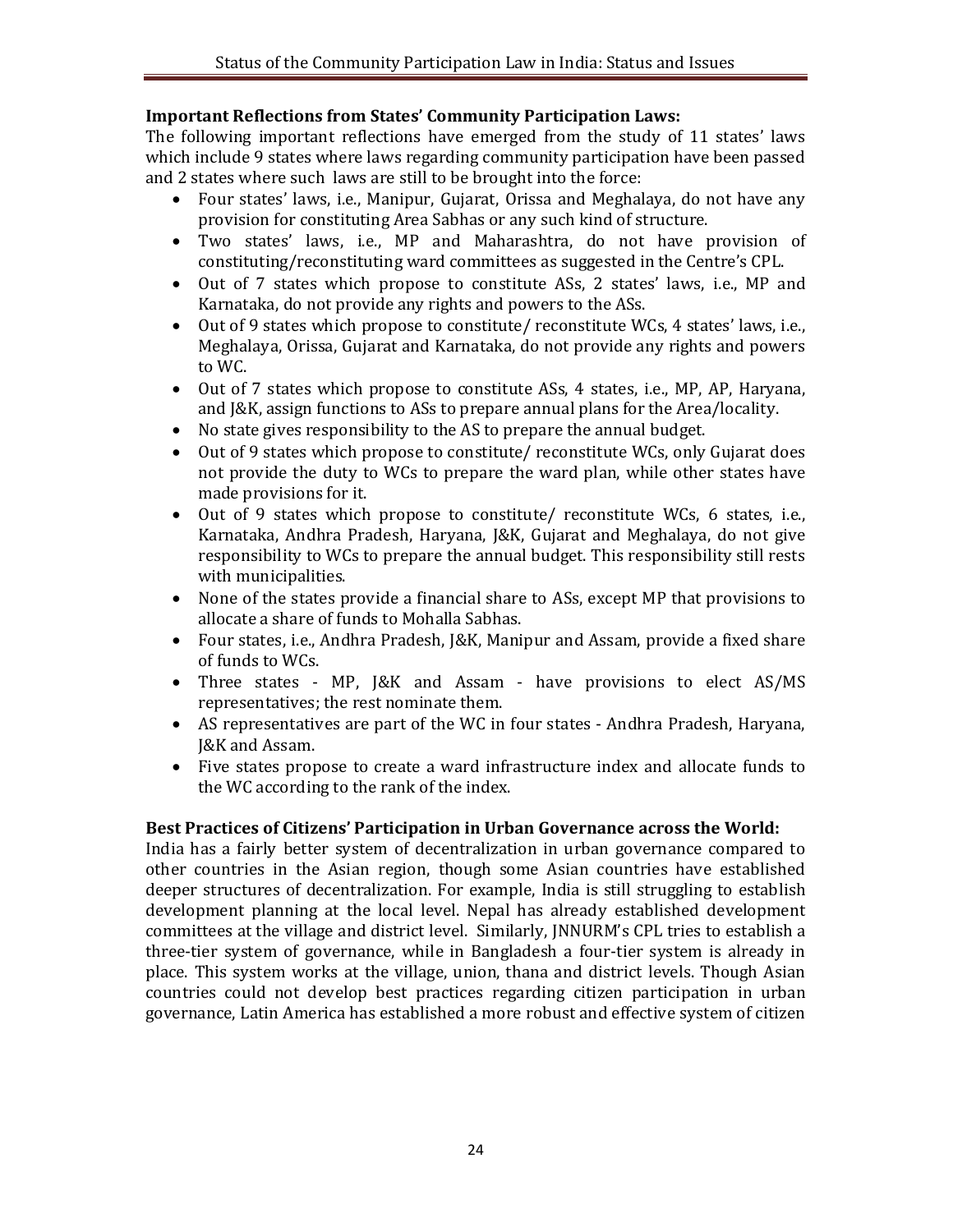participation. Mexico has a concept of Neighbourhood Committees and Brazil has established consultative bodies<sup>5</sup>.

Brazil provides one of the best examples of city governance. Here, municipalities are given the opportunity to establish "organic" laws, by which they may structure their own operations and set up municipal boards. These boards, in turn, have the formal function of mediating between the local government and organized civil society. A study of the organic laws of the fifty largest Brazilian cities observed that except three municipal boards, there were twenty urban development boards, twenty-two transportation boards, six housing boards, two sanitation boards, and thirty-five environmental boards. The most important functions of these boards were health and education (defined in the new Constitution as municipal powers), with forty-five, and forty, respectively, having been created in the fifty cities studied<sup>6</sup>. Aside from the promotion of municipal boards, eighteen of the fifty cities instituted the participatory budget by which neighbourhood and then higher level committees discuss and finally decide on the allocation of a proportion of a city's capital allocation, on a regular basis. In the Belo Horizonte case, the participatory budgetary system reinforced the establishment of the 9 regional (decentralized) administrations in the city, since the local populations were brought into a more direct relationship with administrators<sup>7</sup>.

**Porto Alegre City in Brazil**: Porto Alegre is the most well known of the Brazilian cities practicing the participatory budget system. According to an article by Rebecca Abers, the system is based on the work of 16 forums based on local regions of the city; there are in addition five thematic forums (created in 1994) involving education, health and social services, transportation, city organization, and economic development; and a municipal budget council with representatives from the regional and thematic forums. The system was originated in 1989 by the Union of Neighbourhood Associations, resulting in some 400 people participating in 16 assemblies around the city. By 1995, some 7,000 people were participating in the regional assemblies, and 14,000 more in further meetings to negotiate compromises between the demands of one region and another. The system continues throughout the year. According to the municipality, more than 70 cities elsewhere in Brazil and throughout the world (including Buenos Aires, Barcelona and Saint Denis) have adapted this system to their own needs<sup>8</sup>.

**Khon Kaen City in Thailand**: Khon Kaen City<sup>9</sup> managed to develop a sustainable and comprehensive strategy to strengthen people's participation with the aim to improve the people's quality of life and social capital and to enhance the competitiveness and capacity of the municipality. First, the City Council was created to get to know people's opinion and needs to be able to formulate the appropriate policies. The Department of Citizen Participation and Decentralization Support was established and has become a key mechanism for the municipality in the collaboration with community organizations

<sup>1</sup> <sup>5</sup> Aditya, *India's Community participation Law: The Model Nagara Raj Bill 2008*, available at http://www.criticaltwenties.in/lawthejudiciary/india%E2%80%99s-community-participation-law-themodel-nagara-raj-bill-2008, accessed on 12/12/11.

<sup>6</sup> Ribeiro (1995) quoted in Richard E. Sturn, "New Approaches to Urban Governance in Latin America", available at http://web.idrc.ca/cp/ev-22827-201-1-DO\_TOPIC.html, accessed on 12/01/12.

<sup>7</sup> Richard E. Sturn, "New Approaches to Urban Governance in Latin America", available at http://web.idrc.ca/cp/ev-22827-201-1-DO\_TOPIC.html, accessed on 12/01/12. <sup>88</sup> Ibid

<sup>9</sup> This detail has been excerpted from http://www.delgosea.eu/cms/Best-Practices/Overview, accessed on 13/12/12.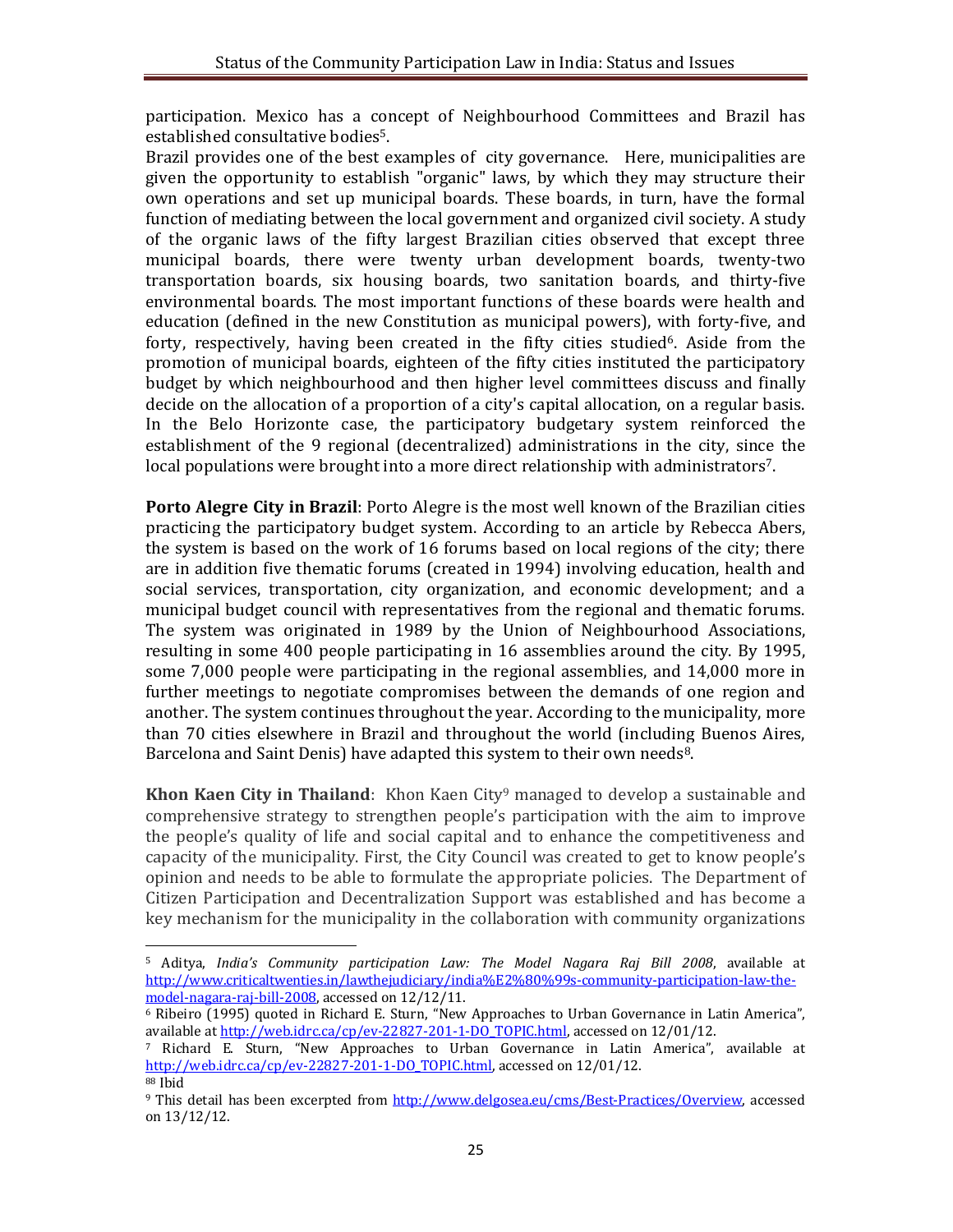and in project screening before submitting them to the municipal executive for consideration. Lastly, the strategy has been designed in the belief that people know best their needs and constraints. In this whole exercise, community organizations were given power to decide their own plans. The following results were achieved:

- Better policies through better defined data on the needs and constraints of the people; involvement of more than 130 community organisations in the city council; close cooperation with the academia for community research.
- More community-based projects better reflecting the needs of the people; people define their own development plans, manage their budgets, human resources and procurements. Community management became cost-effective and efficient.
- Strengthened capacities and empowered people to better deal with local concerns and issues.
- Better policies led to the improvement of living conditions of the people, for e.g. by better environment and sanitation management (flood prevention, garbage management, safety food).

**Vinh City in Vietnam**: Vinh city<sup>10</sup> is the best example for deploying community participation in upgrading the old collective housing areas. A total of 142 housing areas were designed in two slums/wards of the city into a modern housing area with all required infrastructure. This project was implemented with the help of city government and a collective savings scheme through a bottom-up approach by mobilizing people. Specific results of community participation in the urban planning in Vinh City were the following:

- The master plan was approved by the government.
- The detailed plan of wards and communes were approved by the city government, with citizens' concurrence.
- The community has gradually become aware of the need to save land to build public spaces and green areas, and to participate in the urban planning and development process.
- Using investments from the community, several projects were carried out to demolish old and downgraded condominiums, to give way to parks and cultural houses.
- Land owners gave up 20,554 square meters of land to give way to infrastructure projects throughout the city.
- Resources were invested by residents as well as Vinh's citizens who are now living in other cities.

In addition to the above-provided case studies, Cambodia, Philippines and Indonesia are a few countries where public participation has been instrumental in effective and participatory urban planning, governance, budgeting and infrastructure. All such experiences indicate that no better alternative than citizen participation can be deployed for inclusive and effective execution of decentralized urban governance.

<sup>10</sup> Ibid

1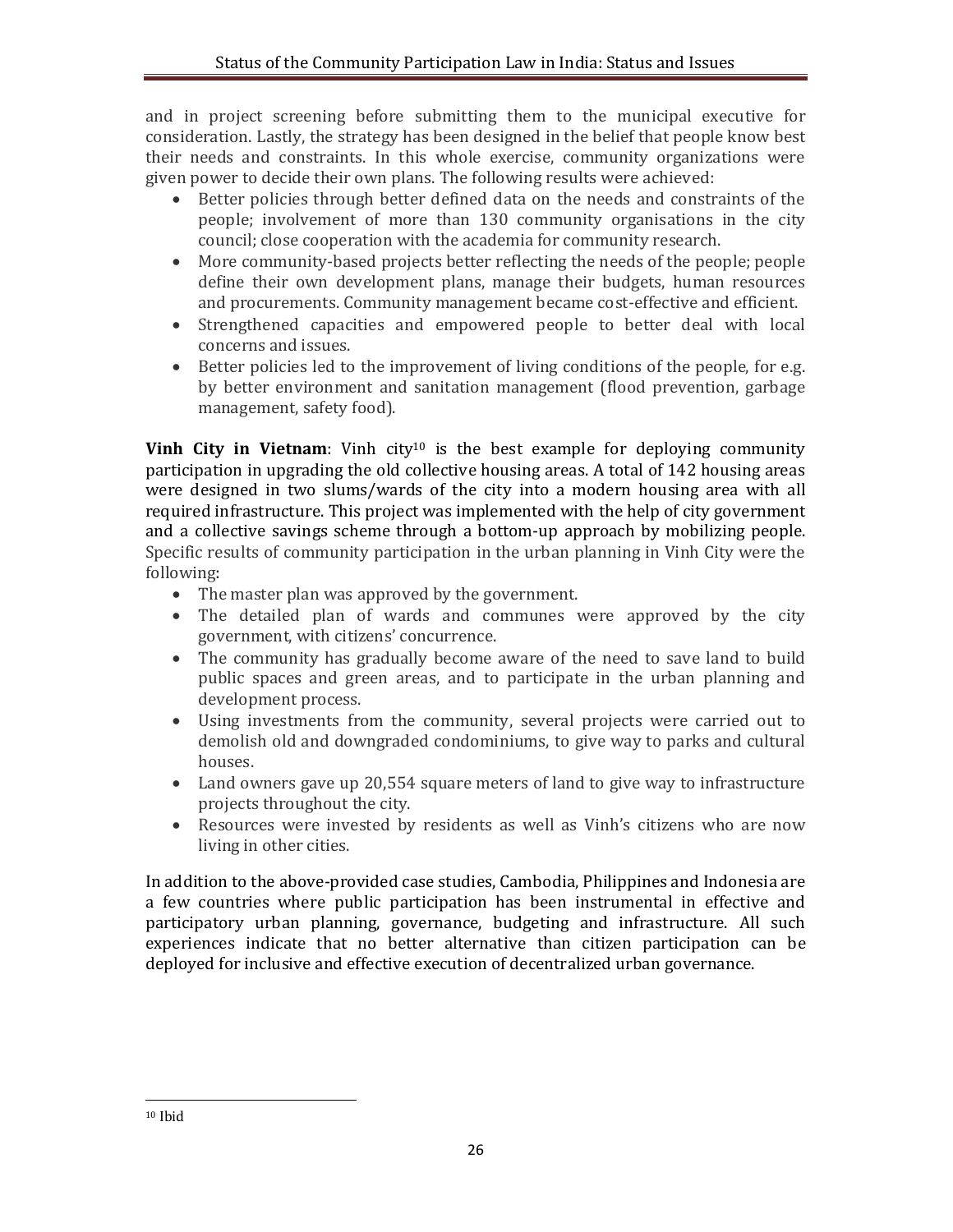### **Conclusion:**

The first phase of JNNURM will be over in less than a year. But the status of implementation of reforms suggested in JNNURM is less than satisfactory. The High-Powered Expert Committee (HPEC) report<sup>11</sup> has observed that in the course of the implementation of JNNURM, implementing reforms under the JNNURM has been slow. According to a report released by Ministry of Urban Development, Government of India, only seven states - Andhra Pradesh, Bihar, Chhattisgarh, Gujarat, Kerala, Karnataka, Madhya Pradesh, Maharashtra, Tamil Nadu, Tripura and West Bengal - have transferred a few or most functions to ULBs. Gujarat, Madhya Pradesh, Chhattisgarh, Maharashtra and Andhra Pradesh are the only states who have transferred all 18 functions to ULBs. However, many of these states have not passed the community participation law. Most of the eastern states namely Mizoram, Meghalaya, Arunachal Pradesh, Sikkim and Goa have not transferred even a single function to local bodies.<sup>12</sup>

The community participation laws/bills brought by different states do not fulfil the requirements put forward by the JNNURM's CPL. These requirements are basically regarding the transfer of functions to ASs/MSs and WCs which have been mentioned in the 12<sup>th</sup> Schedule of the Constitution. States are reluctant in providing budgetary functions and other financial responsibilities to these structures. Very few states provide planning responsibilities to ASs/MSs and WCs. Even if planning functions are provided, their final sanction depends on the concerned municipality. There has been lack of alacrity in providing rights and powers to these urban local bodies. Basically, mobilizing volunteer labour, encouraging art and culture and imparting public awareness are parts of the rights and powers given to ASs/MSs and WCs. In reality, such functions do not provide any autonomy to these bodies. Control over financial resources, allocations and planning functions should have been the rights and powers mentioned in states' laws.

States' laws are nowhere near to the Model Nagara Raj Bill proposed by Parivartan. In fact, the Centre's CPL itself does not include important functions which are instrumental in terms of establishing a citizen participation-based structure of decentralized urban governance. For instance, Parivartan's NRB provides WCs power to provide utilization and completion certificates to the agencies which are involved in public works in the jurisdictions of a ward. The Centre's CPL lacks this power. Provisions of recall or removal, control over natural resources and fixed share in the revenue are other examples which the Centre's CPL does not have. Overall, data coming out of the 11 states covered in this study reflect that states have not been honest in complying with the mandatory requirements of the JNNURM about enacting a CPL.

**<sup>.</sup>** <sup>11</sup> High Powered Expert Committee (HPEC) report on Indian Urban Infrastructure and Services, submitted to the Ministry of Urban Development, March 2011

<sup>12</sup> Urban Local Bodies: Toothless Tigers, An analysis report by Inclusion, available at http://www.inclusion.in/index.php?option=com\_content&view=article&id=620 accessed on 8 Jan, 2012.